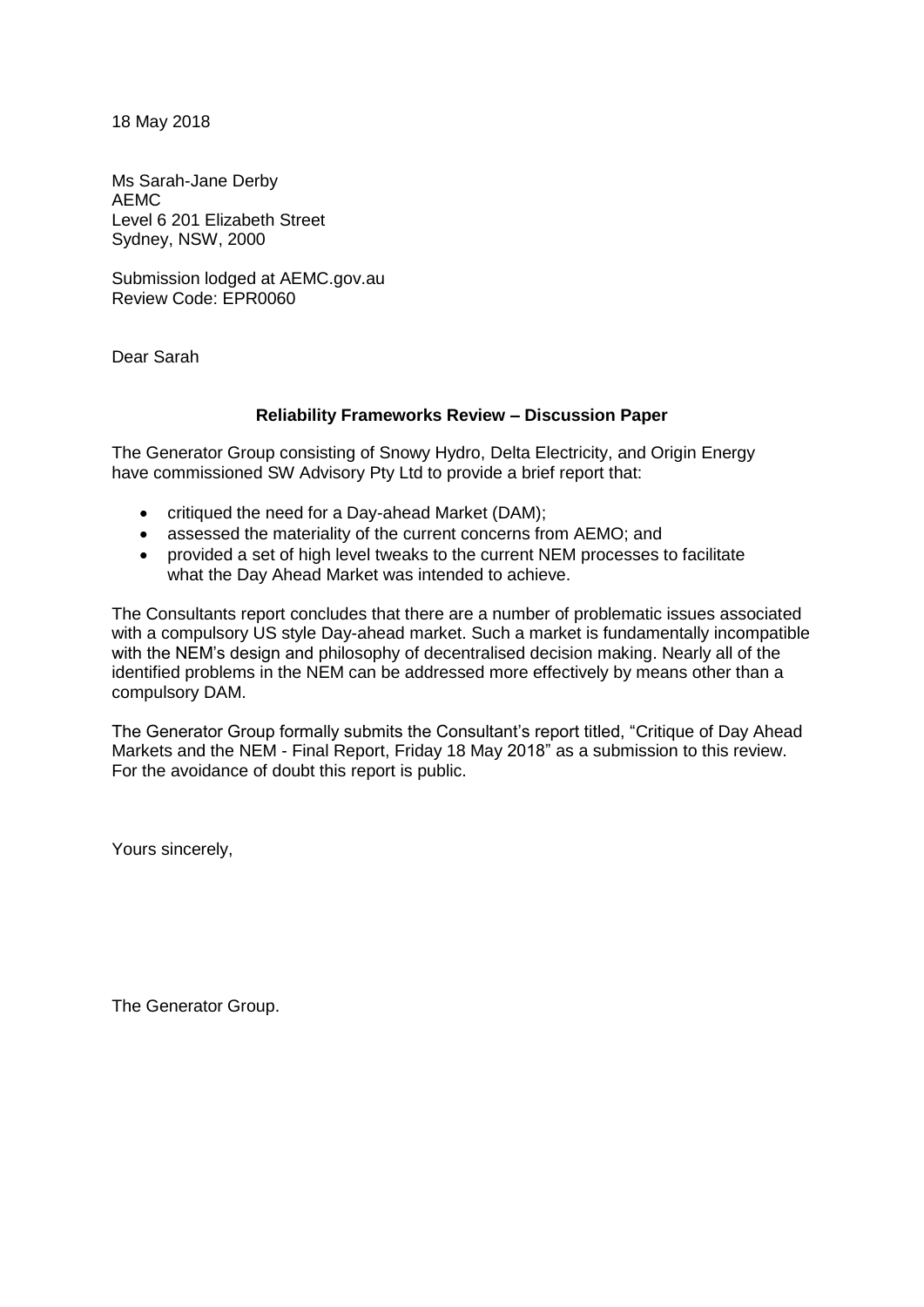# **Critique of Day Ahead Markets and the NEM**

## **Final Report**

Friday, 18 May 2018

Author: Stephen Wallace

 **SW Advisory**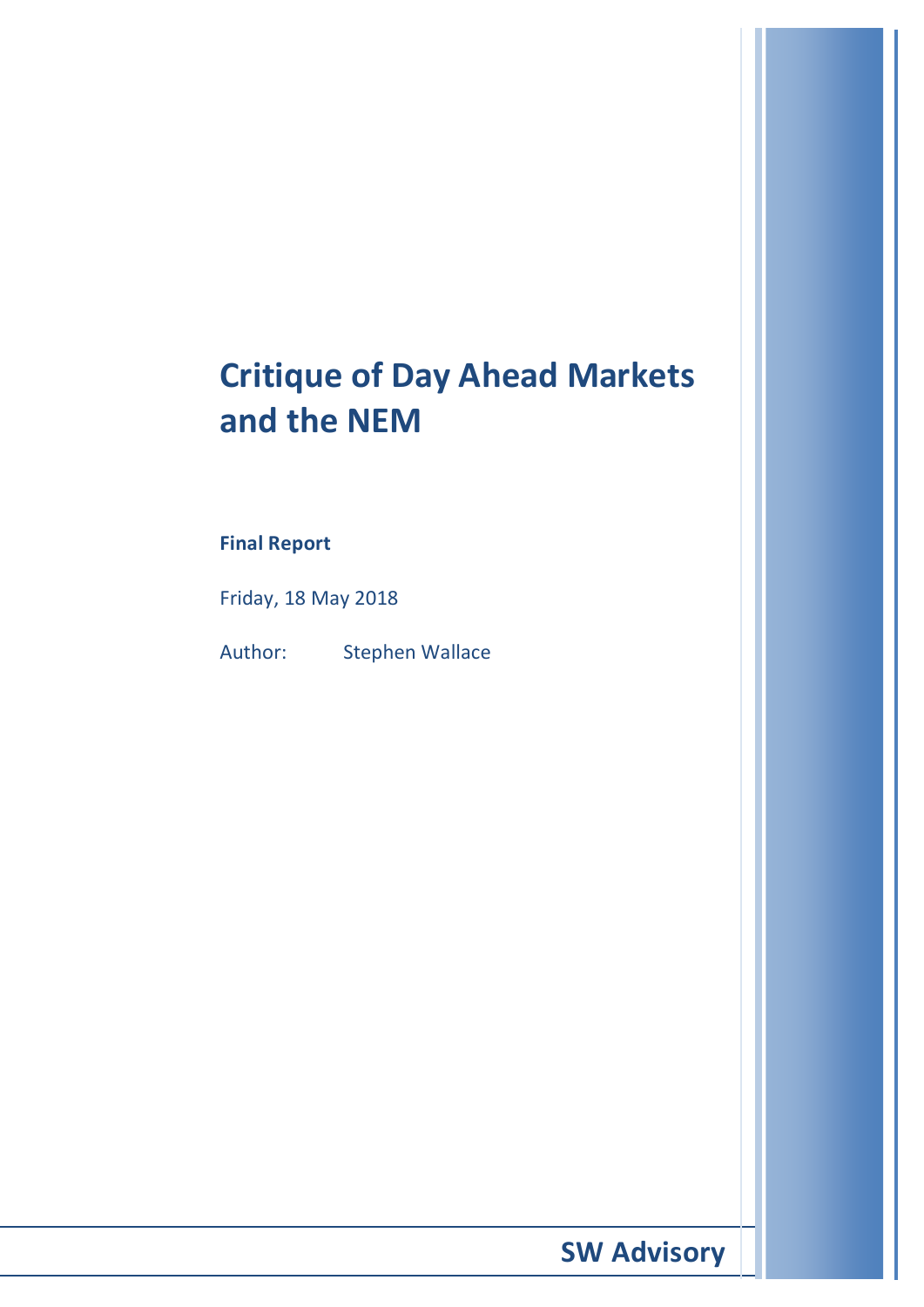## **Disclaimer**

This report has been prepared by SW Advisory Pty Ltd and is supplied in good faith. It reflects the knowledge, expertise and experience of the consultants involved in its preparation. SW Advisory make no representations or warranties as to the accuracy of the assumptions, models or estimates on which any forecasts, calculations or conclusions are based.

© Copyright SW Advisory. No part of this document may be used or reproduced without SW Advisory's express permission in writing.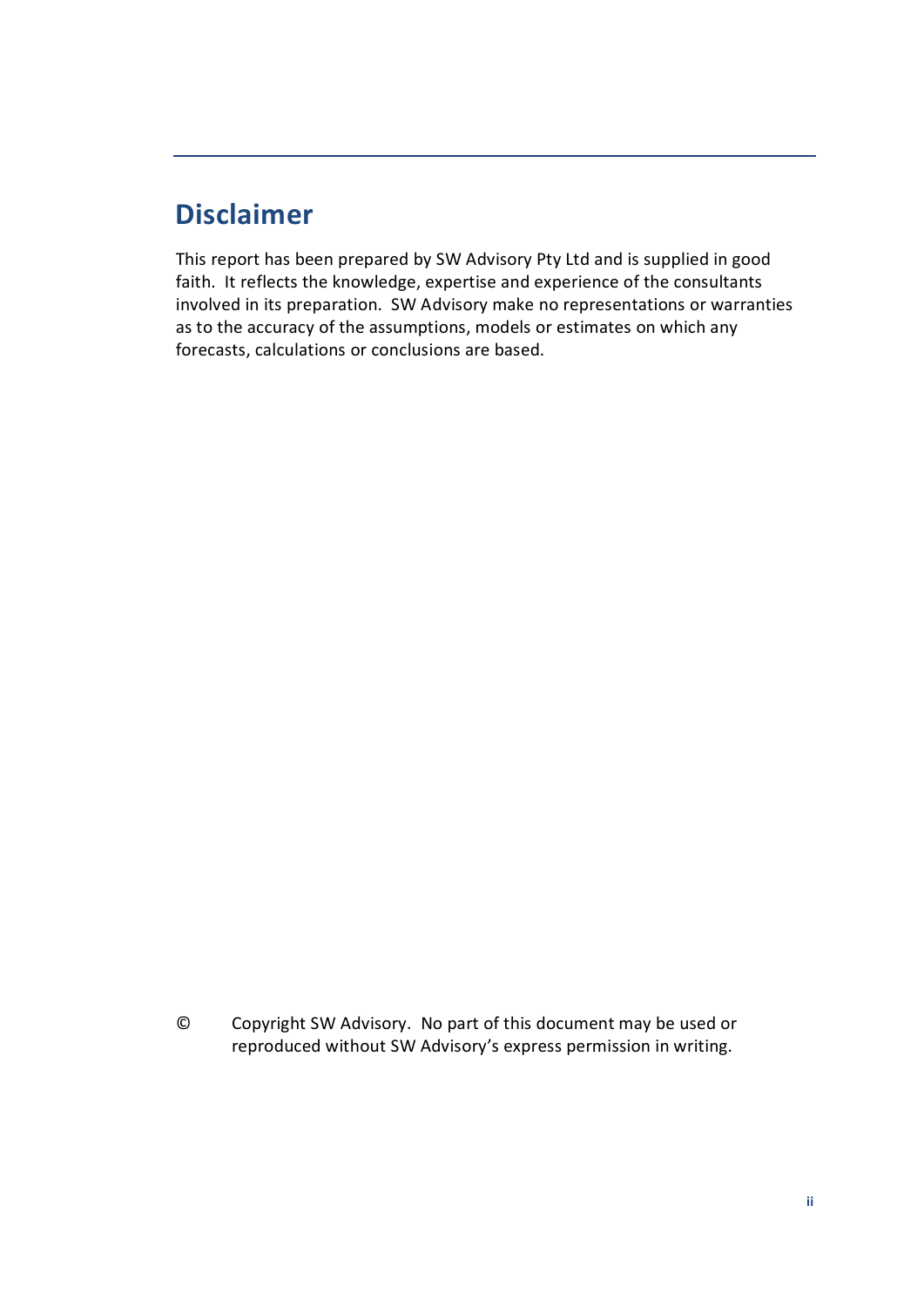## <span id="page-3-0"></span>**Executive Summary**

There is clearly no need for a day-ahead market to supplement the existing NEM NEM design. A day-ahead market would be contrary to the NEM's design principles of decentralised decision making and consistency between dispatch and pricing. Fundamentally Participants are best able to manage their unit commitment decisions and have the best understanding of the risks that affect their business. The report concludes:

- A day-ahead market in the NEM seems to be a solution to a deficiency in the NEM that has not been clearly articulated;
- The NEM was designed around price signals providing incentives for efficient behaviour. Where there are deficiencies in price signals or information, AEMO should be looking at market solutions and not system control solutions;
- If there are security issues such as system strength in South Australia, these issues can be solved through the provision of new ancillary services and an integrated market for inertia and fast response FCAS contingency services (it is far easier to fix up the ancillary service arrangements than introduce a compulsory US style day ahead market that centrally determines unit commitments);
- The may be significant adverse impacts on the NEM with the introduction of a unit commitment day-ahead market including:
	- − A globally less efficient unit commitment optimisation when participants' private information and opportunity costs cannot be optimally taken into account;
	- − Complications with settlements if there is 5 minute dispatch interval settlement for the real time dispatch and a 30 minute settlement interval for the day ahead market (if a 5 minute trading interval is used for the day ahead market then the security constrained unit commitment optimisation may be very difficult to solve);
	- The inefficiencies that may eventuate in the spot market if a reduction in rebidding flexibility is introduced to fit in with the day-ahead market;
	- − Complications with offer structures and cost recovery mechanisms that pervert the NEM's price signals:
		- Would generators be paid start-up costs and how would these be recovered?
		- Any uplift cost recovery mechanisms may not allow Participants to manage their exposures;
	- − A day-ahead market is likely to reduce incentives to invest in flexible generation and loads; and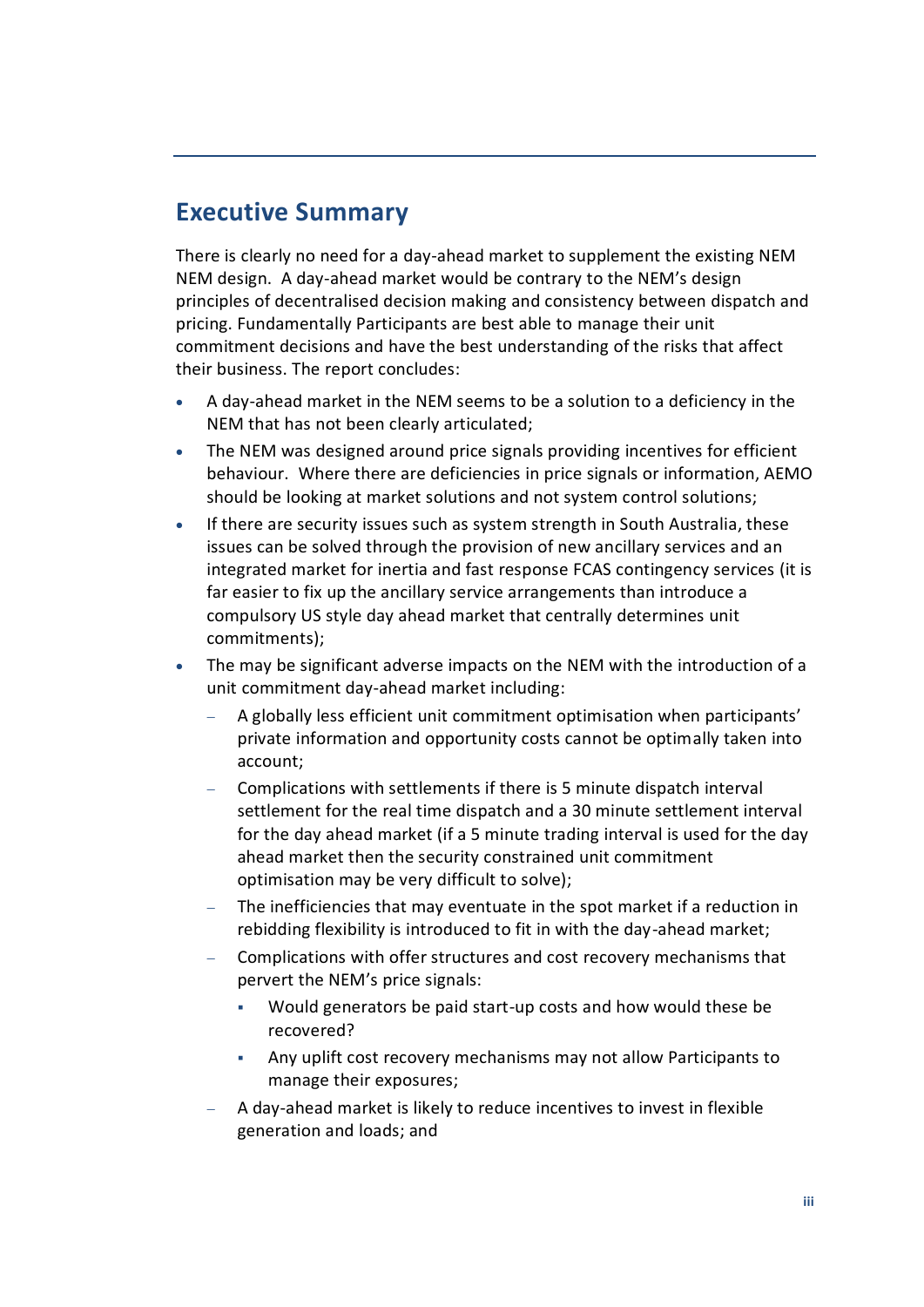− A compulsory day-ahead market's two part settlement system would interfere with the contracting arrangements in the NEM. The two part settlements of a day-ahead market may adversely impact prudent risk management and the depth and liquidity of the contracts market.

There are a number of problematic issues associated with a compulsory US style DAM. Such a market is fundamentally incompatible with the NEM's design and philosophy of decentralised decision making. Nearly all of the identified problems in the NEM can be addressed more effectively by means other than a compulsory DAM.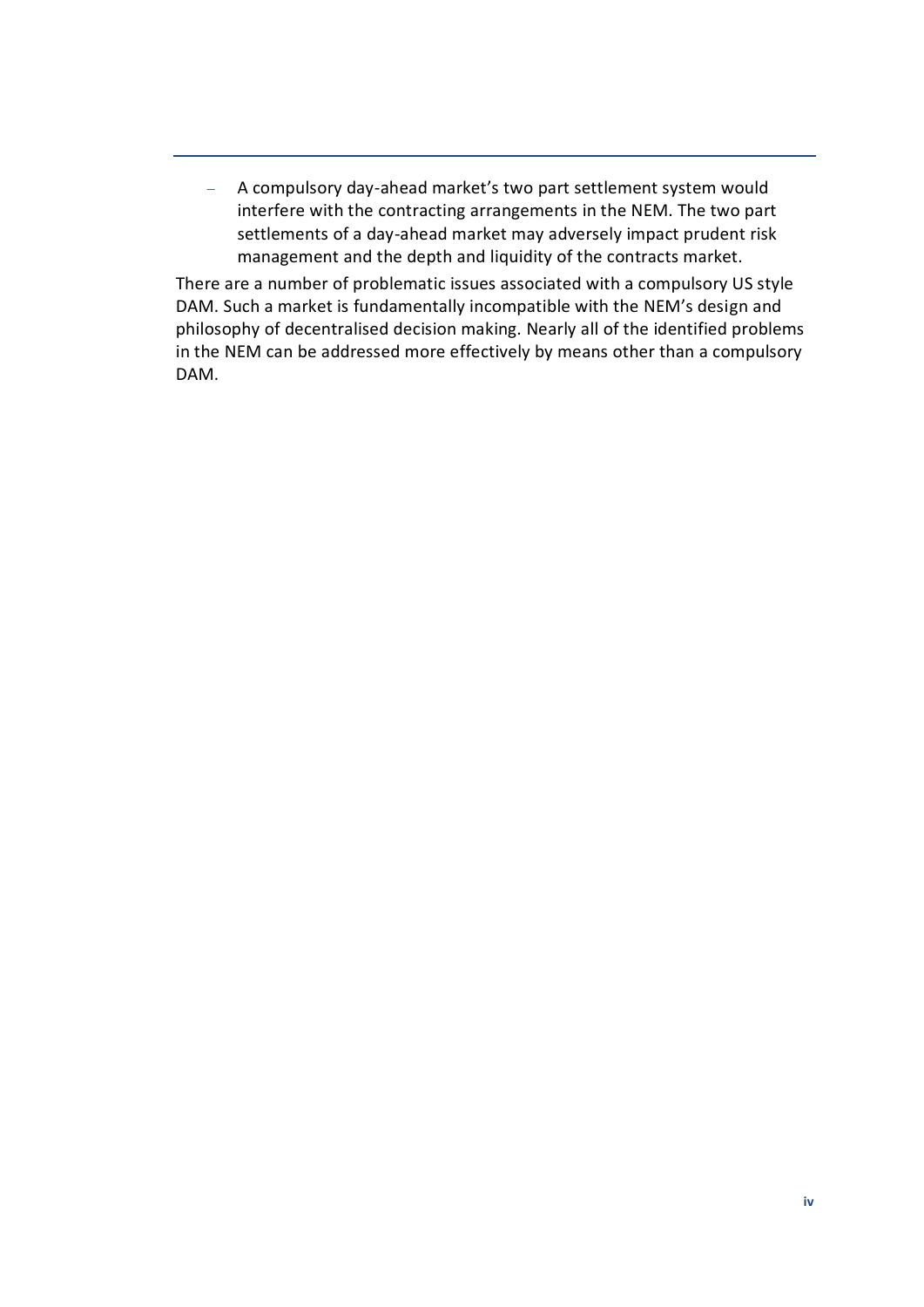## <span id="page-5-0"></span>**Table of Contents**

| <b>Executive Summary</b> | iii                                    |                                                        |                |  |  |
|--------------------------|----------------------------------------|--------------------------------------------------------|----------------|--|--|
| Table of Contents        |                                        |                                                        |                |  |  |
| 1                        | Introduction                           | 6                                                      |                |  |  |
|                          |                                        | 1.1 Background                                         | 6              |  |  |
|                          |                                        | 1.2 Rationale for a Forward Market in the NEM          | $\overline{7}$ |  |  |
|                          |                                        | 1.3 Day Ahead Markets and NEM Reliability and Security | $\overline{7}$ |  |  |
| $\overline{2}$           | <b>Issues Facing the NEM</b>           | <u>9</u>                                               |                |  |  |
|                          |                                        | 2.1 Changing Generation Mix                            | 9              |  |  |
|                          |                                        | 2.2 SA Commitment of Synchronous Units                 | 9              |  |  |
|                          |                                        | 2.3 Desired Generation Capabilities in the Future      | 9              |  |  |
|                          |                                        | 2.4 Investment Signals and Reliability                 | 10             |  |  |
| $\overline{3}$           | Day Ahead Markets                      | 11                                                     |                |  |  |
|                          |                                        | 3.1 Spectrum of Forward Markets and Information        | 11             |  |  |
|                          |                                        | 3.2 Forward Prices and Spot Market Prices              | 11             |  |  |
|                          |                                        | 3.3 Decentralised Versus Centralised Decision Making   | 13             |  |  |
|                          |                                        | 3.4 Day Ahead Markets in the US                        | 16             |  |  |
|                          |                                        | 3.5 Voluntary financial DAMs such as the European DAMs | 17             |  |  |
|                          |                                        | 3.6 Need for Centralised Unit Commitment Decisions     | 18             |  |  |
|                          |                                        | 3.7 Potential Impact of a Unit Commitment (UC) DAM     | 19             |  |  |
| $\overline{4}$           | Suggested Improvements and Conclusions | 24                                                     |                |  |  |
|                          |                                        | 4.1 Identification of the Problem                      | 24             |  |  |
|                          |                                        | 4.2 Improved Price Signals and Forecasting             | 24             |  |  |
|                          |                                        | 4.3 Pre-dispatch Price Forecasts and Sensitivities     | 25             |  |  |
|                          |                                        | 4.4 Defined System Strength Ancillary Service          | 26             |  |  |
|                          |                                        | 4.5 Improved FCAS Arrangements                         | 26             |  |  |
|                          |                                        | 4.6 Fix up Intervention Pricing                        | 26             |  |  |
|                          |                                        | 4.7 Conclusions                                        | 27             |  |  |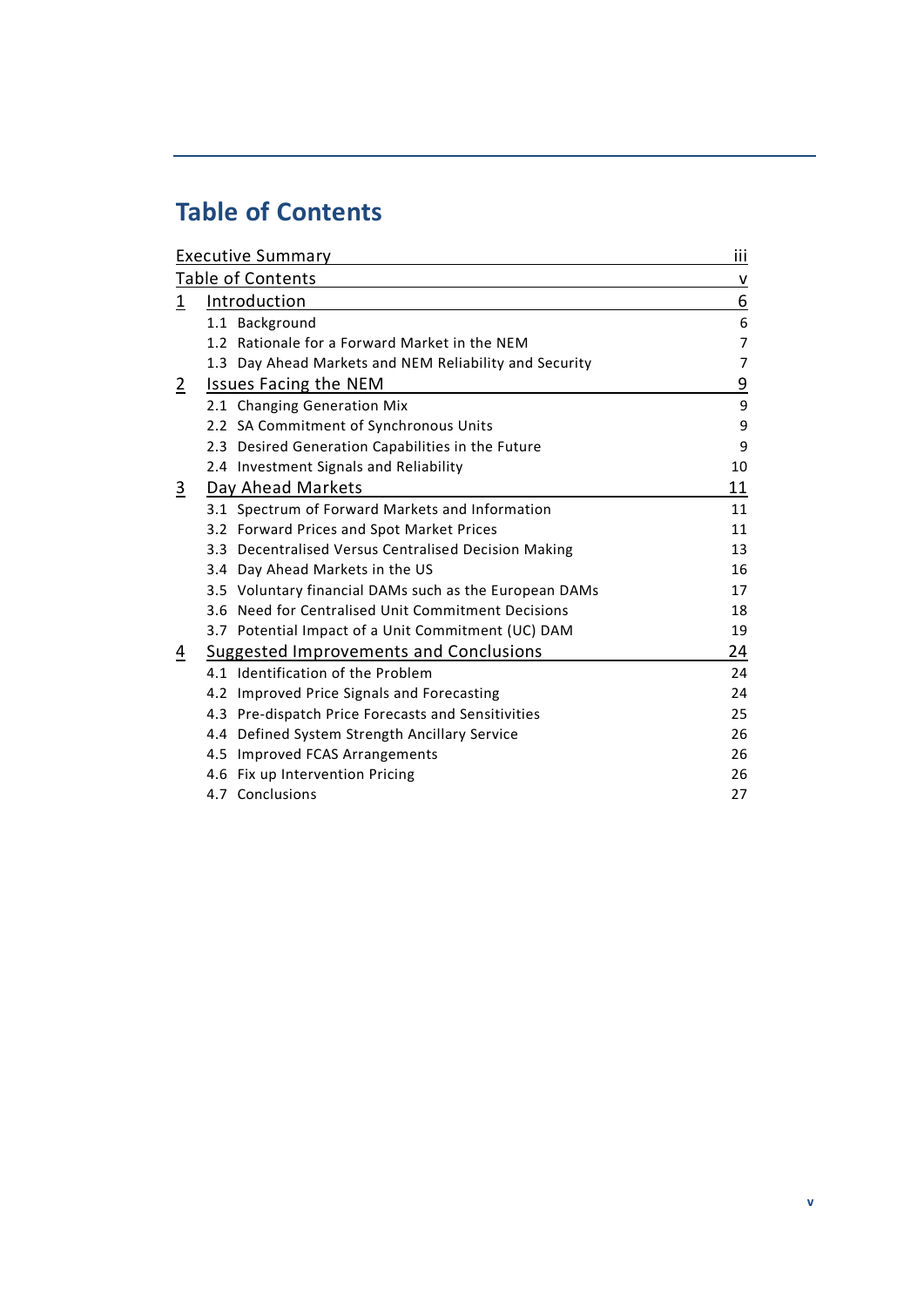## <span id="page-6-0"></span>**1 Introduction**

SW Advisory was contracted by the Generator Group<sup>1</sup> to provide a brief report that:

- critiqued the need for a Day Ahead Market;
- assessed the materiality of the current concerns from AEMO; and
- provided a set of high level tweaks to the current NEM processes to facilitate what the Day Ahead Market was intended to achieve.

In particular, the Generator Group wanted the consultancy to:

- Reference and critique Chapter 4 (Day-ahead markets) in the AEMC's Reliability Frameworks Review directions paper.
- Critique whether there is a material problem with the NEM which can be addressed through Day-ahead markets.
	- If there are any material problems can these be addressed through targeted improvements to the existing NEM arrangements?
	- − What are the pros and cons associated with implementation of either USA style or European style Day-ahead markets?
	- − Would implementation jeopardise the core success features of the NEM such as decentralised decision making and the flexibility to adjust generation in response to new information as it becomes available?

## <span id="page-6-1"></span>**1.1 Background**

The NEM's power system is undergoing substantial change. There has been a significant increase in large scale variable renewable energy (VRE), a reduction in load growth, increased PV penetration at the household level and retirements of a number of coal fired power stations. These trends have combined to produce large increases in inverter based VRE generation, reductions in synchronous generation, increases in customer-connected generation (PV) and increased demand response via batteries.

These changes are causing the system and market operator, AEMO, some concerns about managing security and reliability in the NEM. To address these concerns AEMO has suggested that a centrally facilitated day ahead market may be required.

In its Reliability Frameworks Review the AEMC sought stakeholder feedback on what existing day ahead features of the NEM may require change. To date AEMC has received little feedback on this topic and the deficiencies that stakeholders have identified in the existing market design have generally related to information provision and / or security-related matters rather reliability matters.

<sup>1</sup> The Generator Group consists of Snowy Hydro, Delta Electricity, and Origin Energy.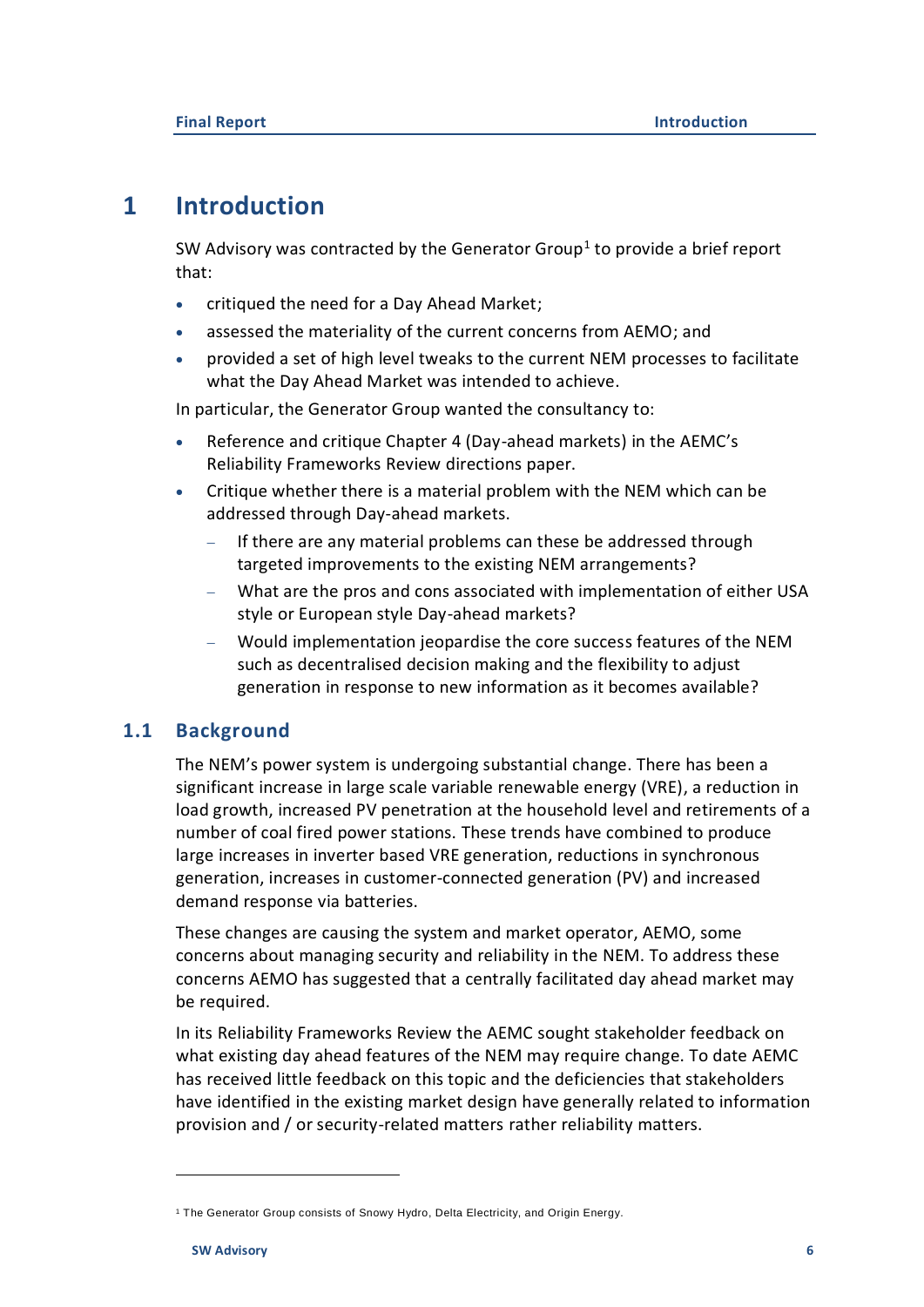In order to get additional input from stakeholders, the AEMC has published a Directions Paper as part of its Reliability Frameworks Review and is seeking comment on a number of work streams. This report aims to provide input to one of the work streams: the assessment of the suitability of a day-ahead market in the context of the NEM. The AEMC's directions paper provided a good discussion and analysis of the merits of an ahead market. This report tries to provide some additional insights to those found in the AEMC paper and to emphasise areas that may be of particular importance to the generators in the NEM.

### **1.2 Rationale for a Forward Market in the NEM**

<span id="page-7-0"></span>In its Directions Paper, the AEMC identified three high-level objectives an ahead market (short term forward market) could be designed to achieve. These were:

- *" To provide market participants (both demand and supply side) with more, or better quality, information so that they can incorporate this information into their unit commitment or demand response decisions and bids/offers and therefore increase the efficiency of outcomes in the NEM wholesale market, including reliability and security outcomes.*
- *To provide the system operator with more, or better quality, information so that the system operator can use this information to more efficiently manage the system in relation to reliability and security outcomes, while maintaining the current generator self-commitment arrangements.*
- *To provide the system operator (rather than participants) with a schedule that centrally coordinates unit commitment decisions, the intent being to increase the efficiency of outcomes in the NEM wholesale market, including in relation to reliability and security outcomes. "*

### <span id="page-7-1"></span>**1.3 Day Ahead Markets and NEM Reliability and Security**

The push to have a US style day-ahead market (DAM) in the NEM seems to be a solution to a problem or deficiency in the NEM that has not been clearly articulated. What is AEMO's rationale for pushing for a DAM? Before embarking on a solution, the NEM's problems should be articulated and possible options for their solution should be identified and evaluated.

Never-the-less there seems to be an implication that there is a potential reliability and security problem in the NEM which can be solved by a DAM. Underneath the DAM solution appears to be a desire by AEMO to gain more direct control over the power system. This is an outcome that would result in AEMO becoming more of a system controller rather than a market operator.

When the NEM was originally designed there was a concept that market would operate via price signals rather than via a system operator controlling the market and that decision making would be decentralised to participants as much as possible. Following this logic, if there are reliability and security issues in the NEM then the NEM should be looking at: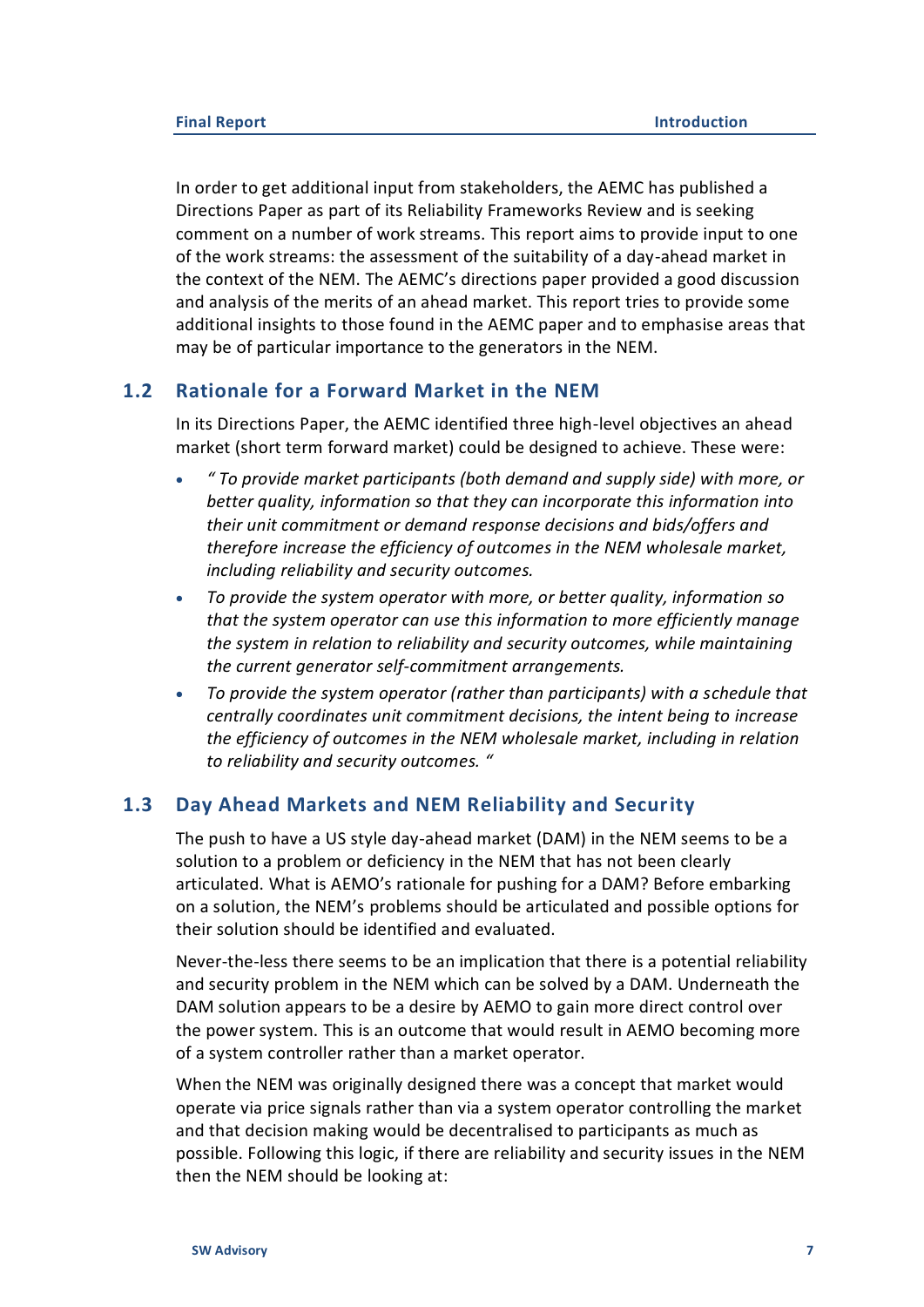- the price signals that drive generator operations and investment and where they are failing; and
- the information provided to participants and where it is inadequate for efficient market operations.

As a first step, the NEM should not be looking at giving greater control to AEMO. AEMO should be looking at market solutions not system control solutions.

There is a clear relationship between the market price cap and system reliability. The set of market price caps (market price cap and cumulative price thresholds) and the methodology for determining intervention prices and compensation affect generator operations (including unit commitment) and investments. A generator will not commit a unit if it thinks that the spot price x probability of running is not greater than its commitment and running costs or its compensation if it is directed by AEMO.

If there are potential reliability problems the market price cap should be raised. If the problems are only related to one region, such as South Australia, then perhaps there could be a higher market price cap there. This would fit in with the changing nature of the power system and the varying degrees of VRE generation penetration in different regions.

A higher market price cap would encourage retailers and wholesale customers to contract more highly and generators to contract less highly thus creating a greater demand for more generation and thus improve reliability in the NEM. This is an area that intersects with the National Energy Guarantee and hopefully will be considered in the design of the scheme.

If there are security issues we should be looking at the structure and nature of the NEM's ancillary services<sup>2</sup> and AEMO's security constrained dispatch process including NEMDE and how the generic constraints used in NEMDE are generated and whether there could be a better dispatch process. Clearly some of the South Australian issues could be solved if there was a "system strength" ancillary service and an integrated market of inertia and very fast response FCAS contingency services. New ancillary service arrangements would be much easier to implement and cause much less disruption than implementing a compulsory DAM with unit commitment.

Lastly, if the NEM's problems are ones of co-ordinating participants then the NEM's provision of information should be looked at. Is the information that AEMO is providing to the market adequate for efficient participant operations and unit commitment decisions? Is there some information that is missing? Is there a timing issue? Is there a quality issue? How can the information that AEMO is providing to market participants be improved?

<sup>&</sup>lt;sup>2</sup> The AEMC has initiated a number of work streams aimed at addressing some of these system security issues including is Frequency Control Frameworks Review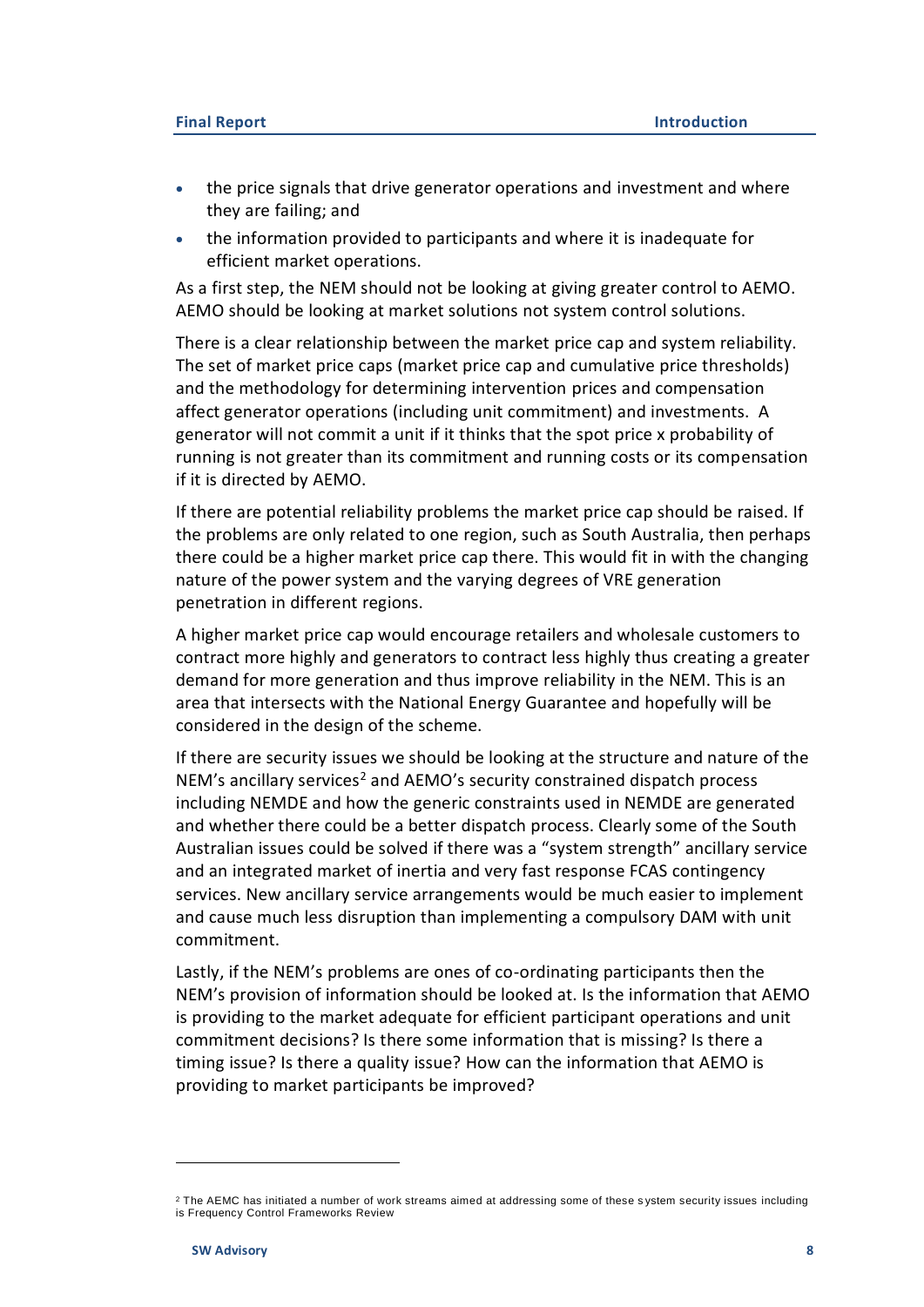## <span id="page-9-0"></span>**2 Issues Facing the NEM**

### **2.1 Changing Generation Mix**

<span id="page-9-1"></span>The NEM's generation mix is undergoing substantial change. There have been substantial increases in inverter-based, large scale, variable renewable energy (VRE) generation (wind and solar), a reduction in load growth, increased PV penetration at the household level, increased use of batteries at the household and system level, and retirements of a number of coal fired power stations.

Increasing levels of inverter-based generation is causing the overall inertia in the power systems to reduce. Importantly, in some parts of the network with high densities of VRE generation, the inertia of the subsystem can fall to very low values.

As the inertia reduces, frequency control becomes more challenging as there is less time available to address imbalances in supply and demand. Furthermore, the NEM's frequency control ancillary services (FCAS), which are procured using rigidly defined categories of services split into discrete timeframes, are not always fit for purpose in some regions and subregions such as South Australia and Northern Queensland when these areas can be islanded.

The increased VRE generation adds an additional source of variation to forecasting the demand and supply balance, days and hours ahead. However, no matter how good the forecasting tools which are used the actual outcomes will always be different to those forecast hours or days earlier. The weather and customer behaviours are not deterministic and will always have some inherent randomness. Thus, looking forward the NEM will have greater difficulties forecasting the demand and supply balance ahead of time and will require more flexible and highly responsive generation to efficiently manage the power system. A day ahead market is unlikely to assist with managing the variability of VRE generation and loads.

### **2.2 SA Commitment of Synchronous Units**

<span id="page-9-2"></span>Following the system black event in South Australia in 2016, the spot market in South Australia was suspended. During the market suspension, AEMO put in place a power system security requirement to maintain a minimum of three thermal synchronous generation units (each not less than 100 MW) online at all times. The market has not always met this requirement which has caused AEMO to direct participants and invoke intervention pricing.

### <span id="page-9-3"></span>**2.3 Desired Generation Capabilities in the Future**

Looking ahead, we expect that there will be a steady increase in large scale VRE, PV generation in the distribution network, use of batteries, and a reduction in coal fired synchronous generating units. All of these trends point to the need, in the longer term, to have more flexible and fast responding generation and loads enter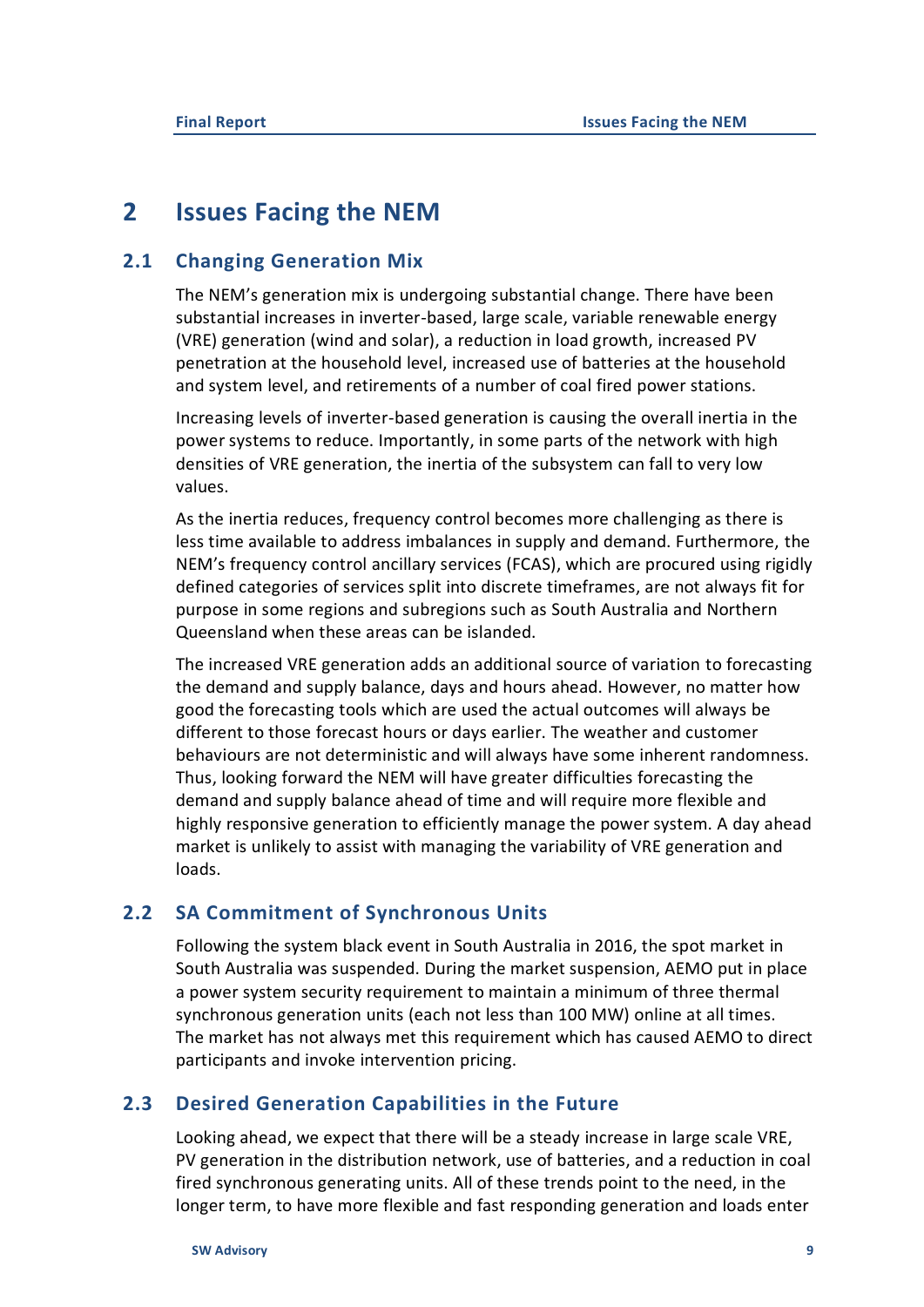the market. More slow start and inflexible generation is not required. More fast start pumped storage hydro generation, batteries and GTs would be desirable. However, in the interim there is a need to keep operating much of the NEM's slower start thermal generation.

## **2.4 Investment Signals and Reliability**

<span id="page-10-0"></span>Whatever is done in terms of incorporating an ahead market of some form or not into the NEM, the decision should consider what are the likely price impacts on the spot market and whether these will encourage the investment in flexible, dispatchable generation and loads that the NEM will need in the future.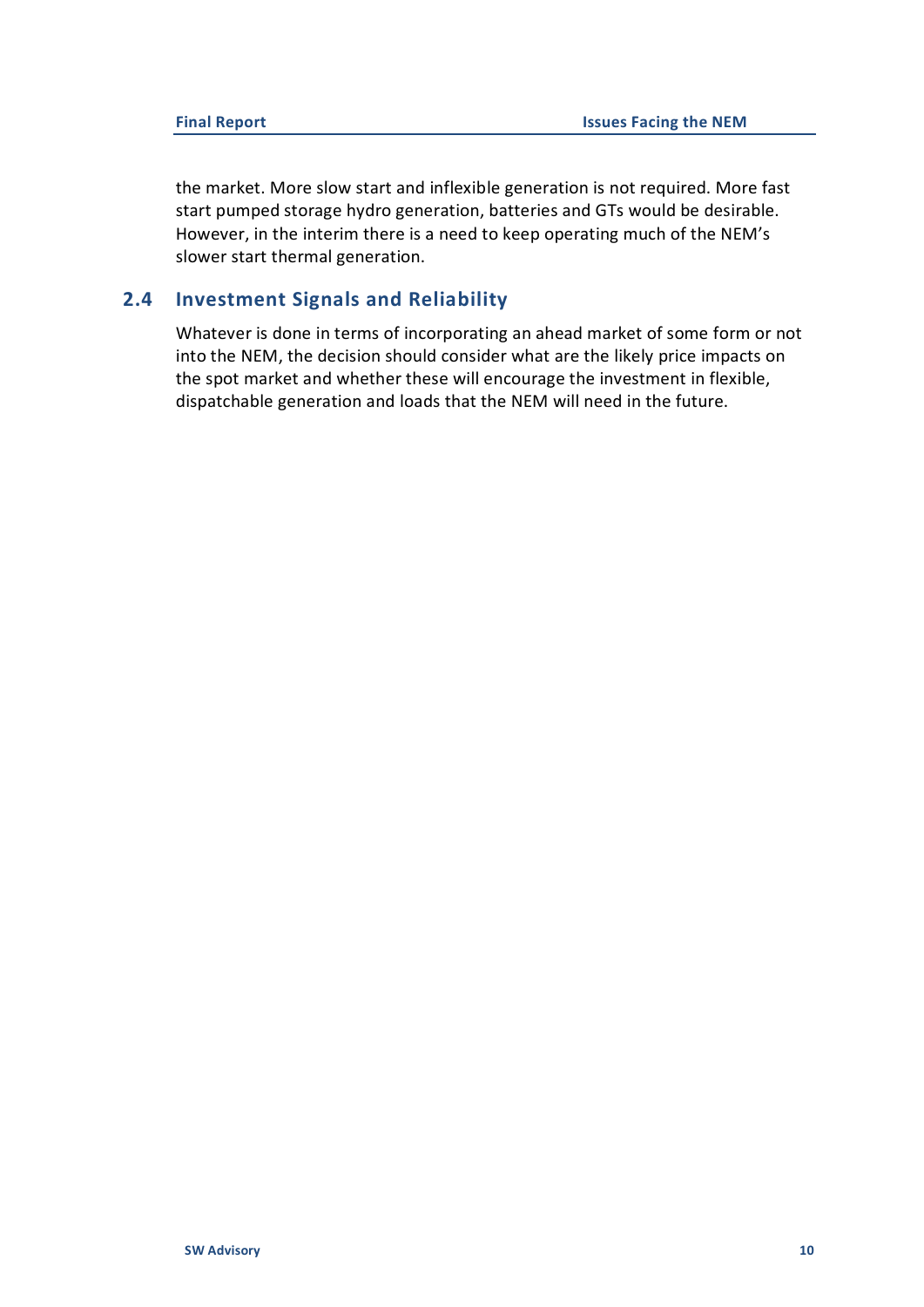## <span id="page-11-0"></span>**3 Day Ahead Markets**

## **3.1 Spectrum of Forward Markets and Information**

<span id="page-11-1"></span>As discussed in the AEMC's directions paper, a continuum of forward market arrangements for the NEM can be contemplated. At one end is the existing arrangements which provide a rich range of forward information for participants to make decisions and manage their risks. At the other end there is the US style day ahead markets which are compulsory, financially binding and are used to determine unit commitment decisions. In between the two are the European markets which cater for forward trading. These markets are financially binding but not compulsory.

In order to further the discussion about what may be the merits or otherwise of the range of forward market arrangements some theoretical properties of forward markets and their prices are worth discussing.

## **3.2 Forward Prices and Spot Market Prices**

## <span id="page-11-2"></span>**3.2.1 Forward and futures contracts**

A forward contract is a contract between two parties to buy or sell an asset at a specified price on a future date. If the asset is a physical commodity then the location for delivery of the asset is also specified. For instance, a coal supplier could enter a forward contract with a coal user to sell X tons of coal to be delivered to a specified location at a specified time in the future.

A futures contract is a standardised forward contract which is traded on a futures exchange.

A [forward](https://uk.practicallaw.thomsonreuters.com/3-209-4991?originationContext=document&transitionType=DocumentItem&contextData=(sc.Default)) or [futures](https://uk.practicallaw.thomsonreuters.com/9-107-6631?originationContext=document&transitionType=DocumentItem&contextData=(sc.Default)) contract that is [cash settled](https://uk.practicallaw.thomsonreuters.com/5-209-4990?originationContext=document&transitionType=DocumentItem&contextData=(sc.Default)) does not require the delivery of the asset but does require a financial settlement. The amount of the cash settlement is the difference between the underlying asset's price agreed in the contract and its market price at the date of the settlement of the contract.

Both the European and US day ahead markets are forms of forward markets. In the case of the US markets they have a complicated clearing mechanism which is usually done by a security constrained unit commitment optimisation. If these markets are well designed and operating competitively and efficiently then the general financial theory on forward and futures prices should be relevant to their outcomes.

## **3.2.2 Theory**

The general financial theory for forward and futures prices is that they will converge to spot prices by the delivery date. Thus, as you move from a two day ahead market to a one day ahead market to a one hour ahead market, the forward prices should on average converge to the spot price. This won't strictly hold in electricity because of its lack of storability but the general trend of the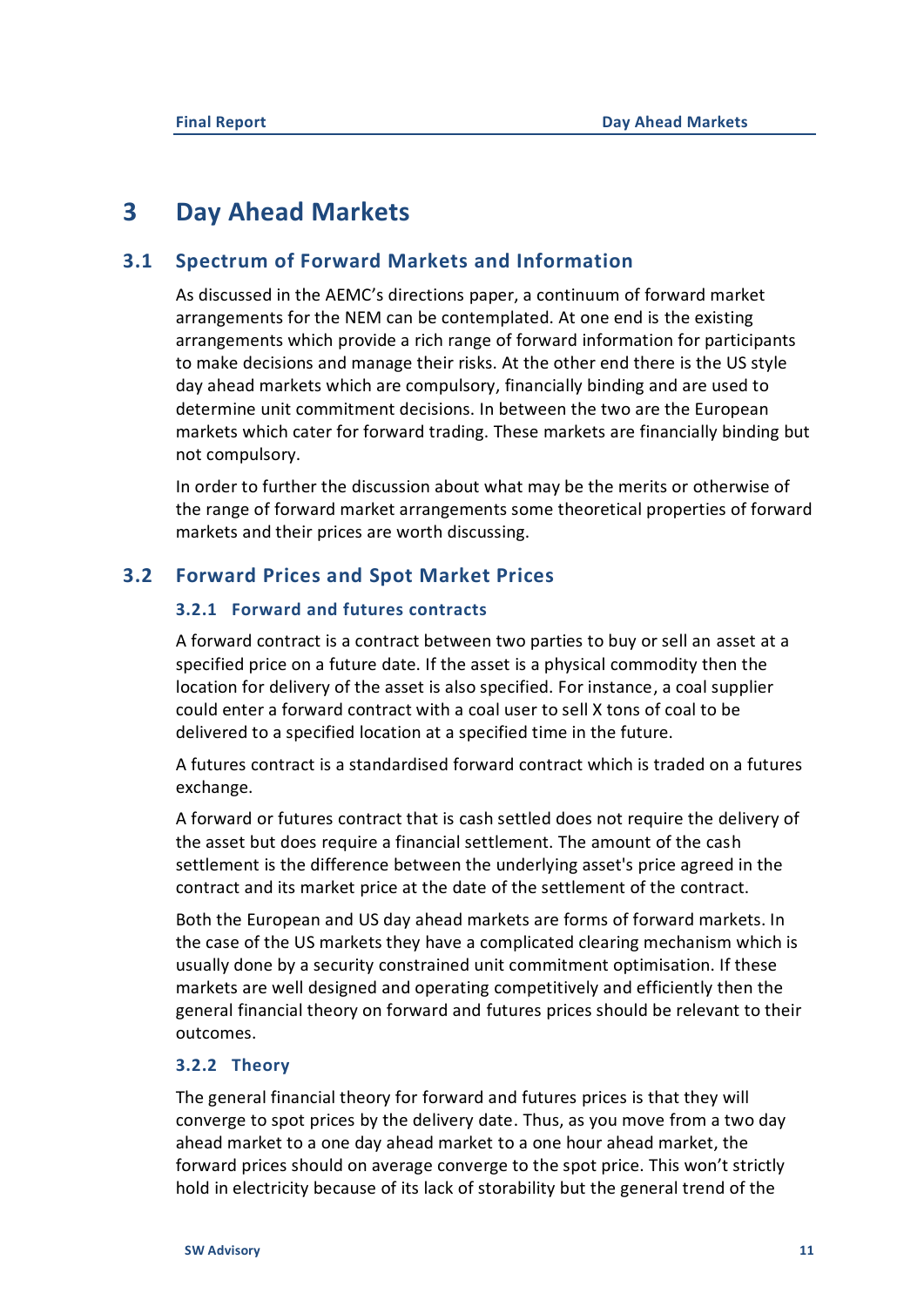forward prices being better estimates of the spot prices the closer you get to spot time should hold.

The simplest model for forward prices is based on the expectations hypothesis which assumes that the forward/futures price will be equal to the expected spot price at the delivery time. The expectation hypothesis corresponds to a situation where there is no arbitrage opportunity between the forward and spot prices and neither the buyers nor sellers place a risk premium on forward contracting. Under this and other theoretical frameworks the variance of the forward prices is always less than the variance of the spot prices<sup>3</sup>.

[Figure 1](#page-12-0) illustrates the frequency distribution of spot prices for time t in a hypothetical spot market with a forward price at time s of \$100/MWh.

#### <span id="page-12-0"></span>**Figure 1 Example distribution of spot prices for a given forward price**



#### **3.2.3 Distribution of forward prices**

[Figure 2](#page-13-1) illustrates the frequency distributions of forward and spot prices for a hypothetical spot market with an expected price of \$70/MWh. From the figure it is quite evident that the distribution of spot prices has much fatter tails than the distribution of forward prices. The implication of this is that peaking generators, pumped storage generators and batteries would be much less economically viable if they had to participate in a forward market. They would forgo the occasional very low and high spot prices for much more average prices.

<sup>3</sup> If F[ t | s] is the futures price for time t at time s and S[t] is the spot price at time t then based on the expectations hypothesis F[ t | s] = E[ S[t] | all the information up to time s ]. Also S[t] = F[ t | s] + error = E[ S[t] | s] + error and since error is independent of E[  $S[t]$  | s] then V[  $S[t]$  ] = V[F[ t | s] ] + V[error]. Thus V[F[ t | s] ] <= V[ $S[t]$  ].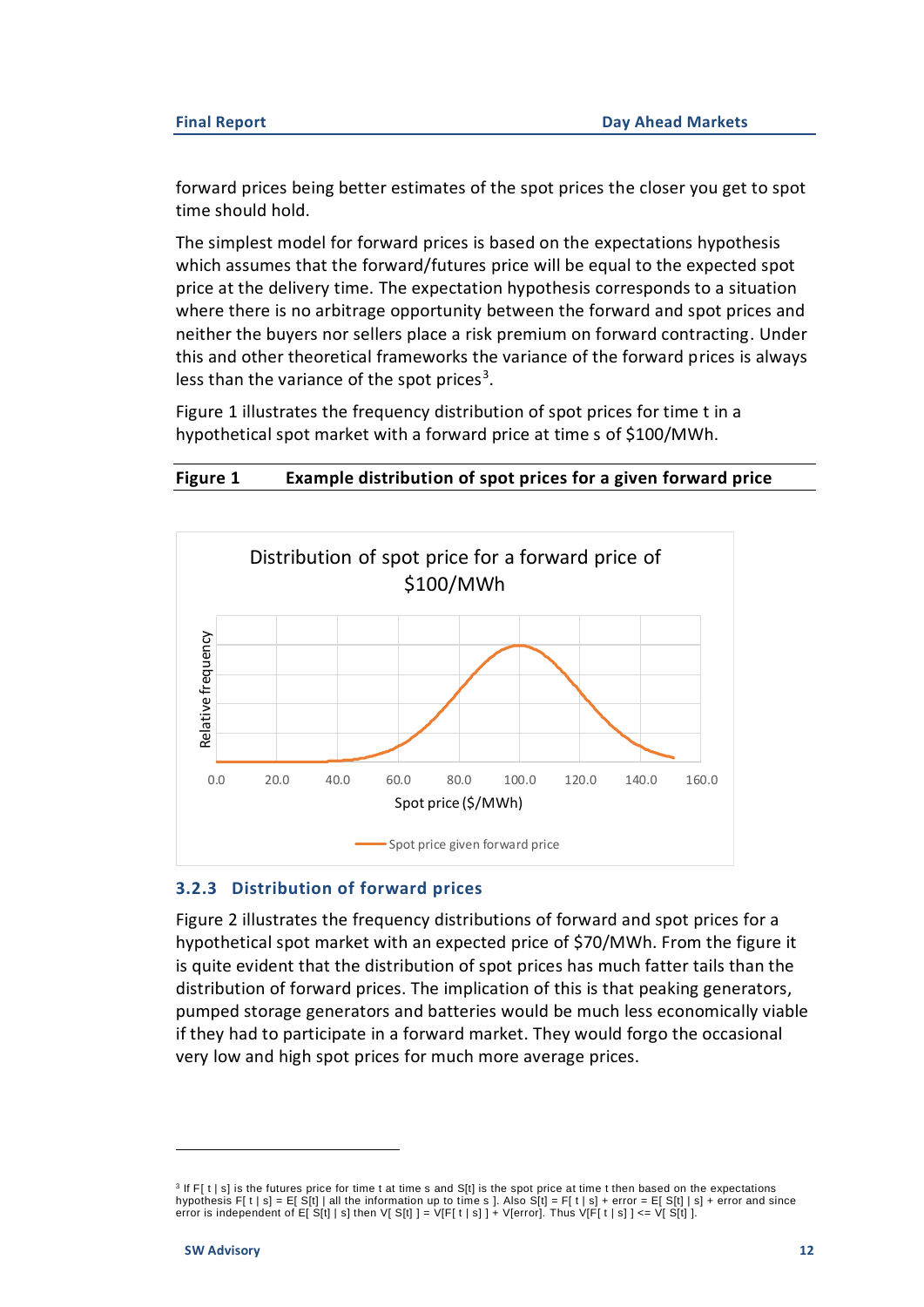

<span id="page-13-1"></span>

#### **3.2.4 Loss of option value**

If flexible and responsive generators have to participate in a forward market, then they will lose much of the option value of their flexibility and thus make this generation less viable. This will be particularly the case for batteries and pumped storage hydro which will lose much of their exposure to both low and high prices.

## **3.3 Decentralised Versus Centralised Decision Making**

<span id="page-13-0"></span>Irrespective of the market design, all resources in an electricity market need to be co-ordinated on a range of timescales from days ahead, to hours-ahead and minutes-ahead. Electricity markets need to facilitate this co-ordination. There are two main ways this is done: centralised approach vs. decentralised approach.

- In a centralised electricity market, the system and market operator is responsible for more decisions related to co-ordinating resources, in particular, when to commit units ; and
- In a decentralised electricity market, market participants are responsible for making more decisions on their own, in particular, when to commit units.

These two approaches are illustrated in [Figure 3](#page-14-0) and [Figure 4.](#page-15-0) The centralised approaches tend to have been pursued as a carryover from what the system operator did prior to the development of an electricity market whereas the decentralised approaches are often explicitly pursued as part of the market design.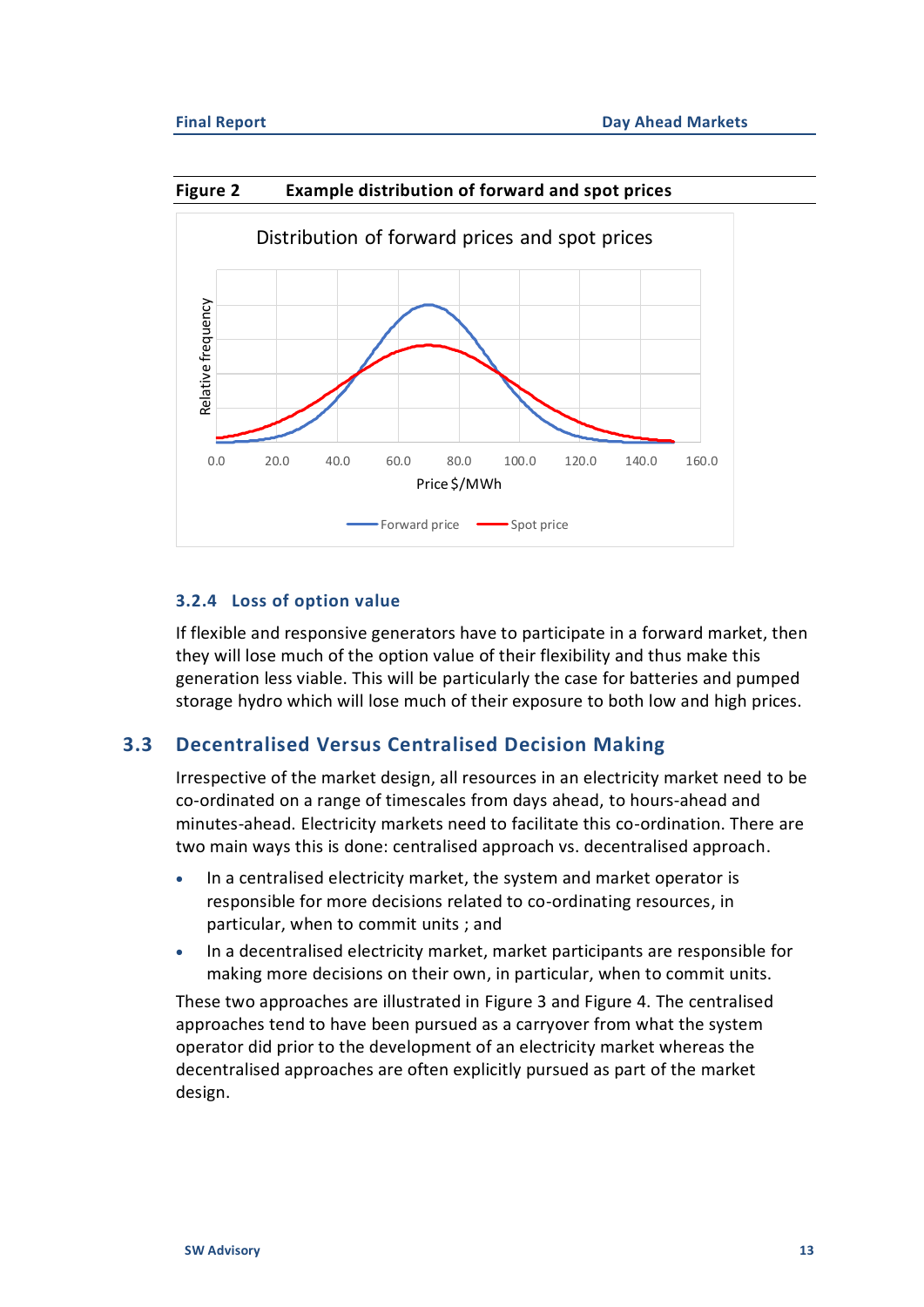#### <span id="page-14-0"></span>**Figure 3 Centralised Electricity Markets (e.g. USA Standard Market Design)**



In the centralised approach, the system and market operator attempts to optimise the commitment and dispatch of units based on a number of parameters such as each unit's start-up costs and times, fixed running costs, minimum run times etc. as well as each unit's price and quantity offers.

Inevitably these parameters do not fully reflect the opportunity cost of running a unit. Units may have energy limitations such as is the case for many hydro units, gas units with gas usage restrictions and batteries.

Further, for most slow start units, such as coal units, their unit commitment decisions are made for months ahead rather than for one or two days ahead and are often based on planned maintenance programs.

Since the unit commitment decisions are made a day or more ahead, the actual loads, actual VRE generation and availability of dispatchable generators can be quite different to what was expected and used in the optimisation. System and market operators will try to address these uncertainties by requiring larger amounts of reserves to be committed than is strictly necessary for the forecast loads and VRE generation. In some markets the system and market operators are looking at stochastic optimisations of the unit commitment decisions. In the end, because a system and market operator does not pay the costs of committing additional units to what is required (the market does) there is great temptation for a system and market operators to over commit units to what is required to meet any reliability standards. The costs to the system and market operator of occasionally having curtailed loads are very much higher than the costs of over committing generation.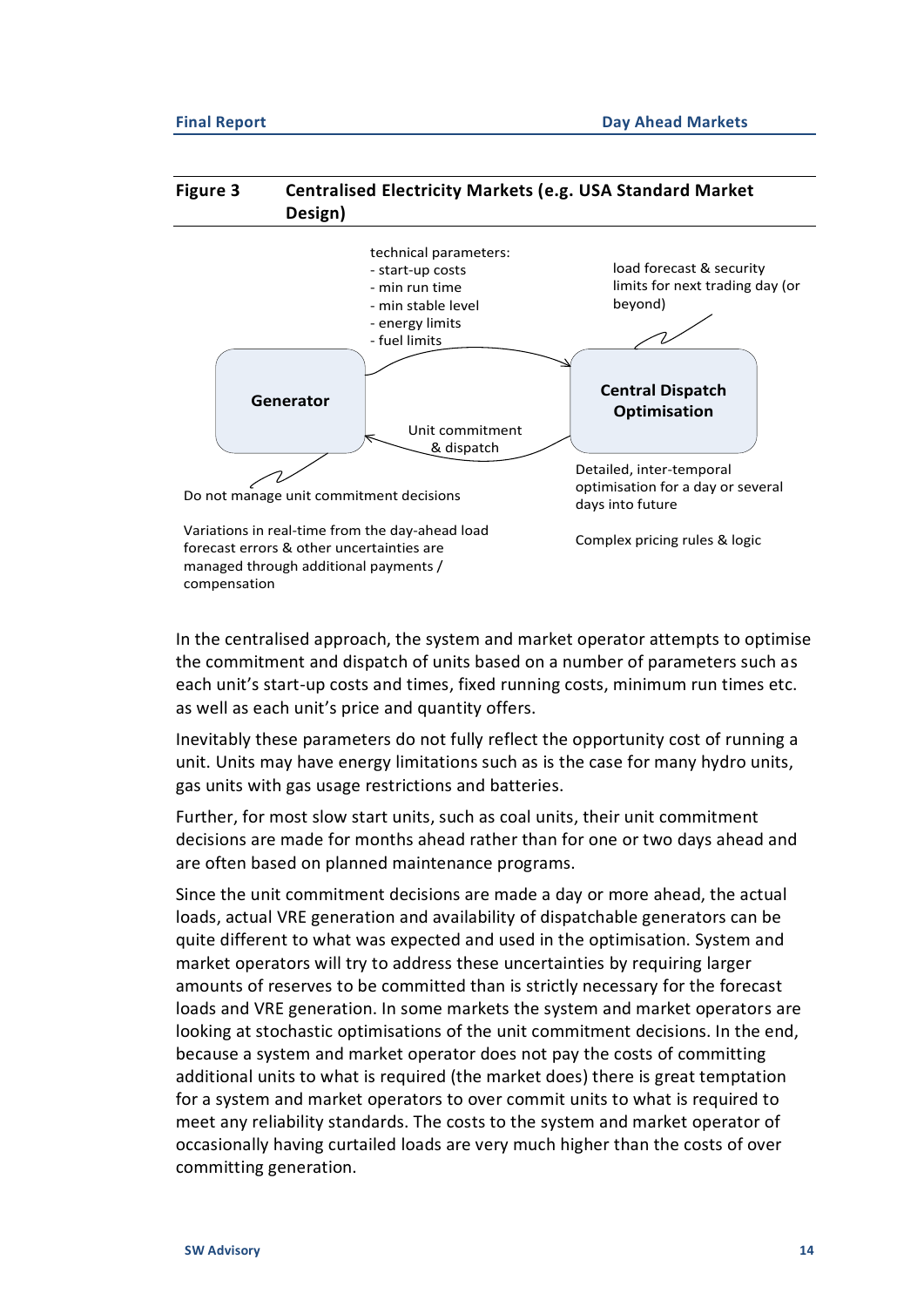Lastly, when additional parameters are used to determine unit commitments, the start-ups costs, fixed loading costs etc. have to be recovered in some form of uplift to the spot price. This in turn creates risks for generators trying to hedge any contracts because even if they offer their capacity at prices below the spot price there is no guarantee that they will be dispatched. The market design of the NEM explicitly addressed these issues when the decision was made to have simple price quantity offers and decentralised unit commitment.

### <span id="page-15-0"></span>**Figure 4 Decentralised Electricity Markets (Most Asia-Pacific Markets: NEM, NZEM, Philippines WESM, Vietnam VWEM etc.)**



For a decentralised electricity market to work well requires the following:

- the system and market operator needs to provide generators with regularly updated information on projected: prices, dispatches, price sensitivities and other market conditions to ensure they can make informed commercial and technical decisions;
- generators need to have sufficient flexibility to respond to changes in market conditions and/or the conditions of the equipment they operate; and
- market interfaces between the system and market operator and generators need to allow for the timely transfer of the information that is needed to manage issues such as: power system security, dispatch of plant, management of ancillary services, management of fuels and hydro reservoirs etc.

The decentralised approach to unit commitments and decision making, and all of the features above, are in the NEM by design. This is captured in the NER's clause 3.1.4 Market design principles, which states

3.1.4 Market design principles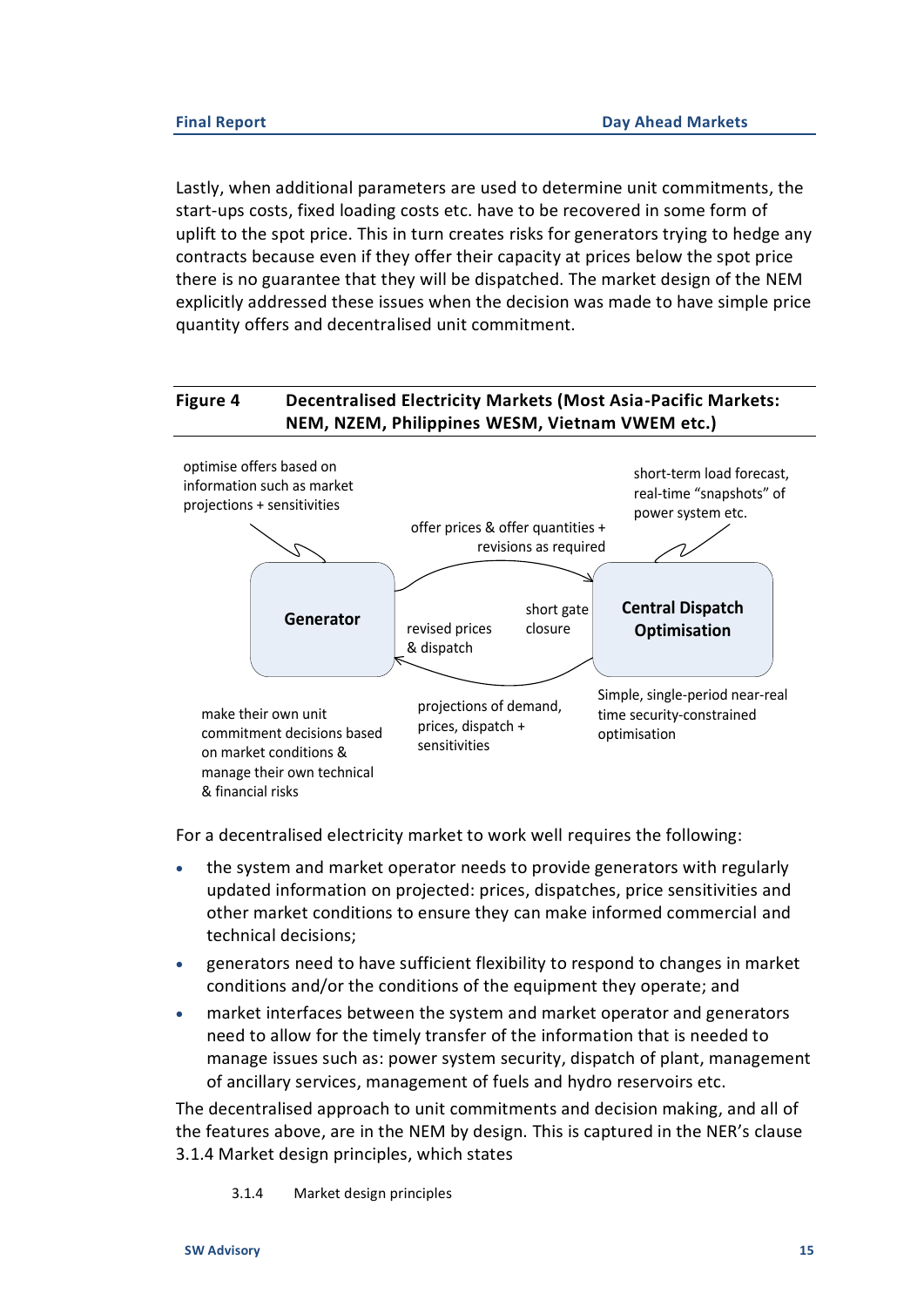- (a) This Chapter is intended to give effect to the following market design principles:
	- (1) minimisation of *AEMO* decision-making to allow *Market Participants* the greatest amount of commercial freedom to decide how they will operate in the *market*;
	- (2) maximum level of *market* transparency in the interests of achieving a very high degree of *market* efficiency, including by providing accurate, reliable and timely forecast information to *Market Participants*, in order to allow for responses that reflect underlying conditions of supply and demand;
	- (3) avoidance of any special treatment in respect of different technologies used by *Market Participants*;
	- (4) consistency between *central dispatch* and pricing; . . . . .

The decentralised approach to optimising dispatch in the NEM can be thought of as a rough form of a Dantzig–Wolfe decomposition algorithm which is used for solving large scale linear programming problems with special structure. The linear program problems that the a Dantzig–Wolfe decomposition algorithm works well on have a core planning problem that connects a number of sub problems. In the case of the NEM each generator has their own optimisation problem with lots of private information (a sub problem) but their own optimisations are connected to AEMO's central dispatch optimisation via prices and dispatches and AEMO's central dispatch optimisation is connected to these sub problems via the offered prices and quantities.

Now the NEM tries to achieve the global optimum by AEMO providing rolling prices and sensitivities and generators responding to the new forecast prices and sensitivities by adjusting their offers via rebidding. Thus, the market is providing for an iterative process between the participants' sub problem optimisations and AEMO's central problem optimisation.

Also, this iteration enables new information to be taken into account by participants and AEMO. The likely outcome of this process is a better global optimum than one where there is very simplified information used in a once off optimisation as is the case in the centralised unit commitment optimisations.

We believe that participants are best able to manage their unit commitment decisions. They have a better understanding of their businesses and the risks that affect them than anyone else, and combined with the NEM's provision of a rich range of information they can make better unit commitment decisions for their businesses than any centralised process can.

#### **3.4 Day Ahead Markets in the US**

<span id="page-16-0"></span>Nearly all of the US electricity markets have a day ahead market (DAM), nodal pricing and financial transmission rights. These are features of the US standard market design. Not all of the US markets have co-optimisation of energy and FCAS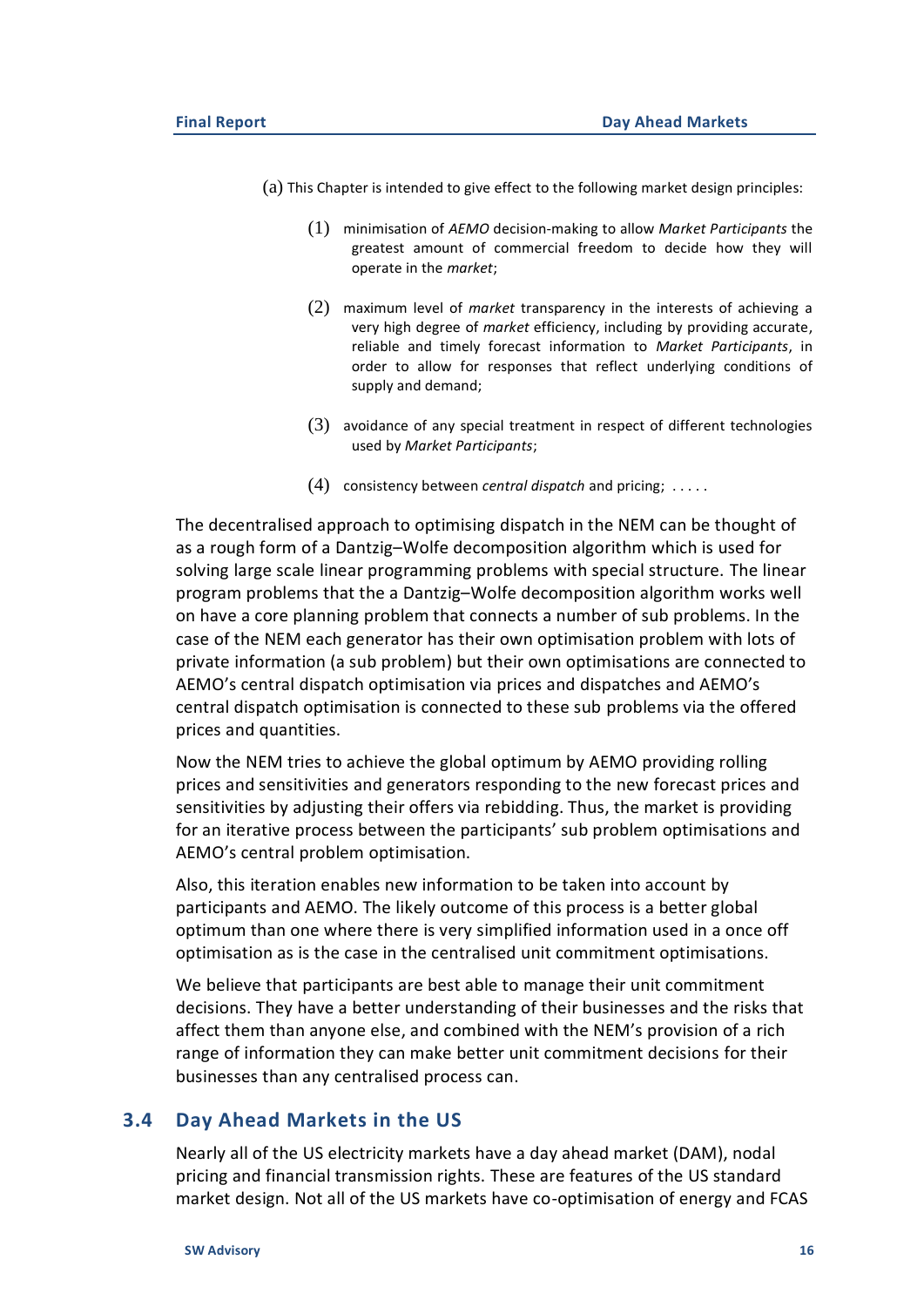(reserves). In some US electricity markets energy and FCAS are managed via separate markets. Most US markets have low market price caps compared to Australia.

The US markets generally have a centralised unit commitment which is incorporated as part of the DAM. Along with the DAM comes a two part settlement system. The main settlement is in the DAM and deviations from the schedules in the DAM are settled at the real time spot price in what is effectively a balancing market. Thus, for most generators, most of their market revenue flows through the DAM not the real time spot market. This has implications for contracts and risk management.

## **3.5 Voluntary financial DAMs such as the European DAMs**

<span id="page-17-0"></span>The European DAMs facilitate trade at the margins between vertically integrated utilities, independent power producers and countries. These day ahead markets are managed by power exchanges and they ignore intra-zonal transmission constraints. The European DAMs are essentially financial markets trading forward contracts.

A financial DAM is like any other forward market. Participation is voluntary and there is no obligation on participants in that market to be involved in the physical production or consumption of electricity.

The price outcomes of a financial DAM should indicate the expected spot prices in the real time markets otherwise there will be arbitrage opportunities from which traders can profit.

A financial DAM need not be run by AEMO. It could be managed by the ASX or any financial hedge market operator. If it was run by AEMO there could be some coordination and management of prudential requirements in both the DAM and spot market.

There is nothing stopping existing financial intermediaries developing shorter dated financial products, if there was a need for such products. Additionally, there are bespoke shorter dated contracts that are readily traded amongst counter-parties, it is just not transparent to bystanders.

If a financial DAM was developed by a financial intermediary or AEMO, it also might be worthwhile looking at running such a market on a longer term timeframe such as weeks out from spot time. This could provide additional short to medium term contracting avenues for generators and customers. But to make the longer term option at all useful it would have to provide additional benefits to market participants to what can be obtained from the futures and options contracts traded on the ASX.

When considering a financial DAM, it should be remembered that in the original market design for the NEM there was a proposal for a short term forward market to be managed by NEMMCO (AEMO) that would enable trading one to two days in advance of the spot market. In the end this market was never implemented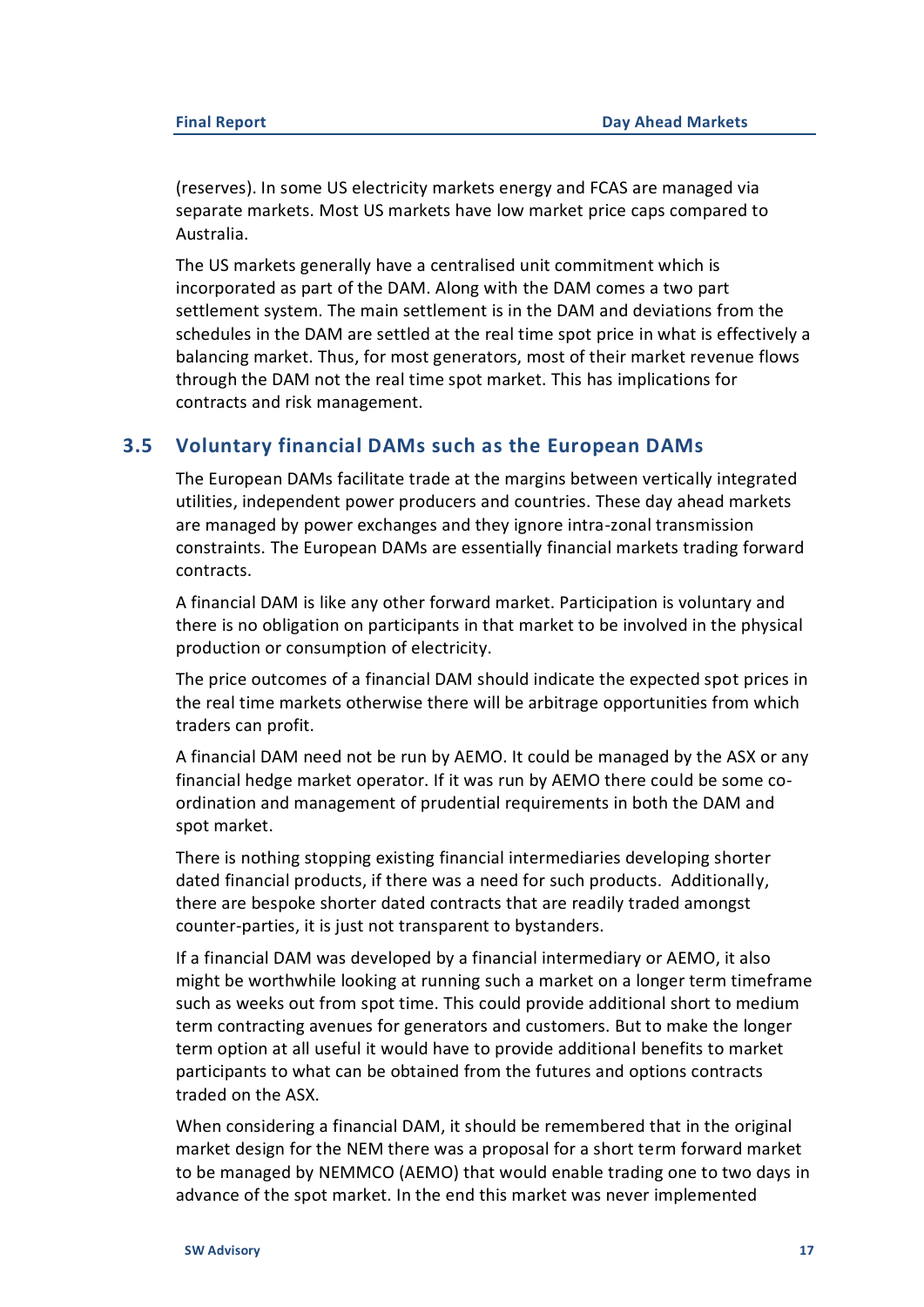because there was no participant demand for it and it was not seen as being required for the NEM.

Thus, a prerequisite for considering the introduction of a DAM for the NEM should be to gauge whether there is a sufficient participant demand for it. There is a general feeling among many market participants that a European style DAM is simply not required as the NEM already has a liquid and deep financial market for contracts.

## **3.6 Need for Centralised Unit Commitment Decisions**

<span id="page-18-0"></span>The NEM doesn't have an energy market unit commitment problem. [Table 1](#page-18-1) shows the number of unit starts for all of the units in the NEM classified by the unit type. The coal fired units do not have many starts over a whole year. Daily unit commitments is not an issue for them. For fast start units, such as hydro units and fast start GTs and CCGTs, commitment decisions for the day ahead are not an issue. The only units where day ahead commitment decisions could be an issue are the slow start GTs and CCGTs. These units average one unit start every 10 days. A daily unit commitment optimisation with a look ahead of one or two days would not be much use for these units as well.

| <b>Type of unit</b>             | <b>Number</b><br>units | <b>Total</b><br>registered<br>capacity of<br>units | Average<br>unit<br>capacity | <b>Annual</b><br>start-ups | <b>Average</b><br>number<br>start-ups<br>per year | <b>Average</b><br>number<br>start-ups<br>per day |
|---------------------------------|------------------------|----------------------------------------------------|-----------------------------|----------------------------|---------------------------------------------------|--------------------------------------------------|
| <b>Black Coal</b>               | 38                     | 18,359                                             | 483                         | 330                        | 8.7                                               | 0.02                                             |
| <b>Brown Coal</b>               | 10                     | 4,690                                              | 469                         | 96                         | 9.6                                               | 0.03                                             |
| CCGT (fast)                     | $\overline{2}$         | 243                                                | 121                         | 280                        | 140.0                                             | 0.38                                             |
| CCGT (slow)                     | 9                      | 3,132                                              | 348                         | 387                        | 43.0                                              | 0.12                                             |
| Diesel (fast)                   | $\overline{2}$         | 108                                                | 54                          | 341                        | 170.5                                             | 0.47                                             |
| GT Gas (fast)                   | 55                     | 5,550                                              | 101                         | 5,721                      | 104.0                                             | 0.28                                             |
| GT Gas (slow)                   | 9                      | 1,362                                              | 151                         | 320                        | 35.6                                              | 0.10                                             |
| GT liquid fuel (fast)           | 7                      | 576                                                | 82                          | 416                        | 59.4                                              | 0.16                                             |
| <b>GT liquid fuel</b><br>(slow) | $\mathbf{1}$           | 50                                                 | 50                          | 22                         | 22.0                                              | 0.06                                             |
| Hydro                           | 45                     | 8,512                                              | 189                         | 7,479                      | 166.2                                             | 0.46                                             |
| Solar                           | 3                      | 213                                                | 71                          | 1,139                      | 379.7                                             | 1.04                                             |
| Wind                            | 24                     | 2,794                                              | 116                         | 5,708                      | 237.8                                             | 0.65                                             |
| <b>Total</b>                    | 205                    | 45,588                                             |                             | 22,239                     |                                                   |                                                  |

#### <span id="page-18-1"></span>**Table 1 Unit commitments for financial year 2016/17**

*Source: raw input data provided by Snowy Hydro* 

The NEM does not appear to have an energy unit commitment problem. However, there is a problem in South Australia of ensuring that there are at least three synchronous units running to manage system security. This is not an energy market reliability problem nor an FCAS problem. It is an ancillary service problem for a yet undefined ancillary service of "system strength".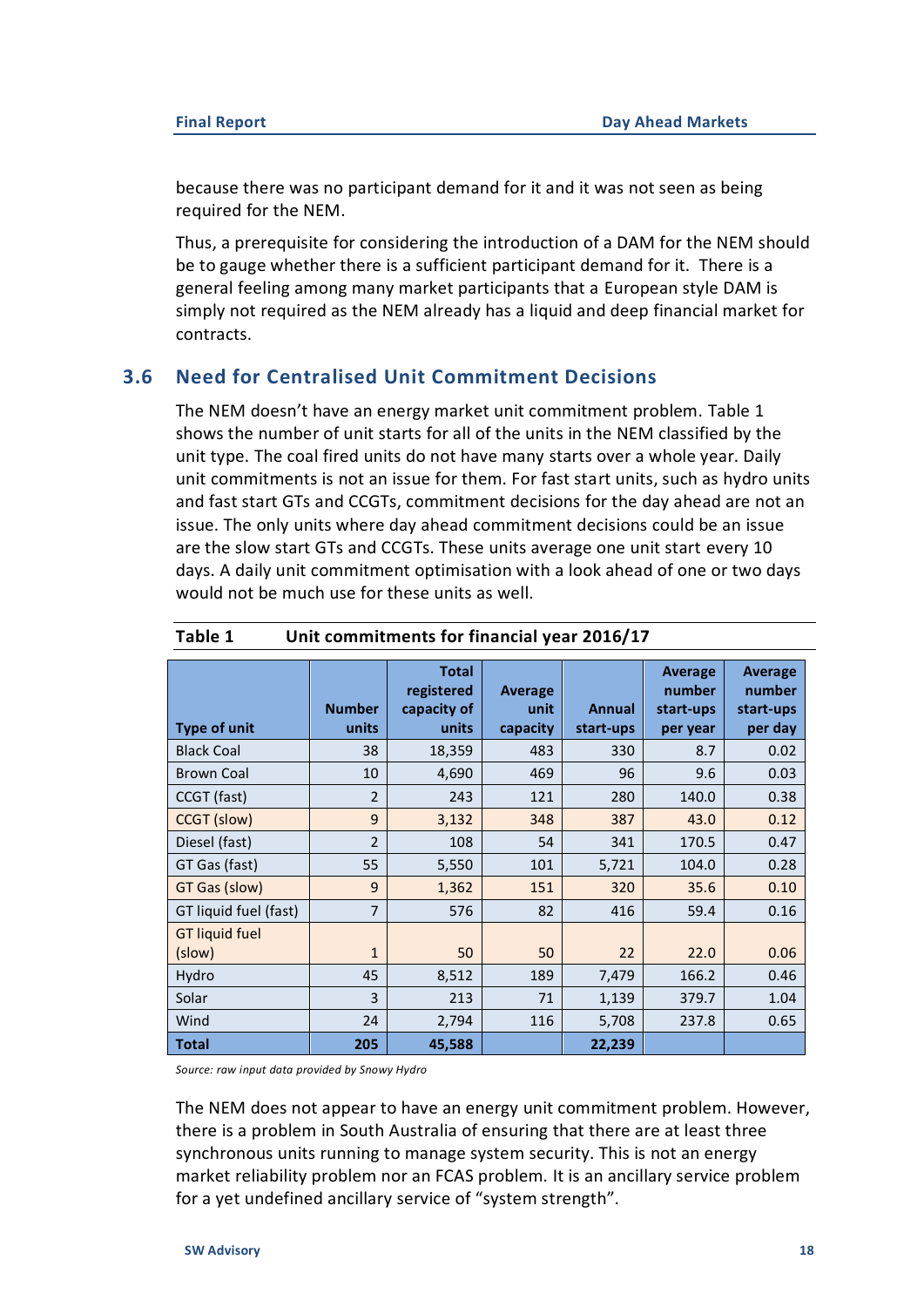The reason why there are times when generators don't want to commit enough synchronous units in South Australia is due to low forecast prices which are not sufficient for them to make an adequate return on committed units. This is further exacerbated by AEMO's use of directions and the compensation mechanism for directed units. The directed units get paid for start up and running costs when these are greater than their spot market revenues or the spot market revenues when it is the other way around. This in turn creates an incentive for the generators not to commit their units and wait for AEMO to direct them as they always do better financially when directed. Some better ways of compensating directed participants and managing intervention pricing are discussed in Endgame Economics and SW Advisory's review of intervention pricing for AEMO<sup>4</sup>.

The synchronous unit commitment problem in South Australia could be largely solved by creating a new contracted ancillary service for "system strength" or other appropriate ancillary service which would allow AEMO to direct additional units to commit if there was a forecast shortage of synchronous units. The issue of low inertia as opposed to fault levels and "system strength" issues in South Australia could be addressed in the longer term with an enhanced FCAS market that could include payments for inertia. This is being addressed in AEMC Frequency Control Frameworks Review.

The South Australian synchronous unit commitment problem is not an energy or FCAS market unit commitment problem. Its solution is not a physical DAM with unit commitment. Thus, even though AEMC has deemed a market for additional inertia as being too complex, pursuing reforms in the ancillary service areas will be far less disruptive and a more efficient way of dealing with the synchronous unit commitment problem than implementing a US style unit commitment DAM.

## **3.7 Potential Impact of a Unit Commitment (UC) DAM**

#### <span id="page-19-0"></span>**3.7.1 Introduction**

This section outlines a number of issues and questions regarding the implementation of a US style DAM in the NEM.

#### **3.7.2 DAM's impact on reliability**

System reliability in the NEM is determined from the outcomes of the real time spot market. A DAM does not directly affect reliability or security other than how it affects what happens in the spot market. How a DAM affects a spot market will be very much influenced by the forecasts that the DAM uses for loads and VRE generation.

A physical DAM with unit commitment is unlikely to improve reliability in the NEM, in fact it might make it worse. If a physical DAM's ability to manage reliability is tied very much to the accuracy of load forecasts and estimates of VRE

<sup>4</sup> Oliver Nunn (Endgame Economics) and Stephen Wallace (SW Advisory) Review of Intervention Pricing for AEMO, 2<sup>nd</sup> October 2017.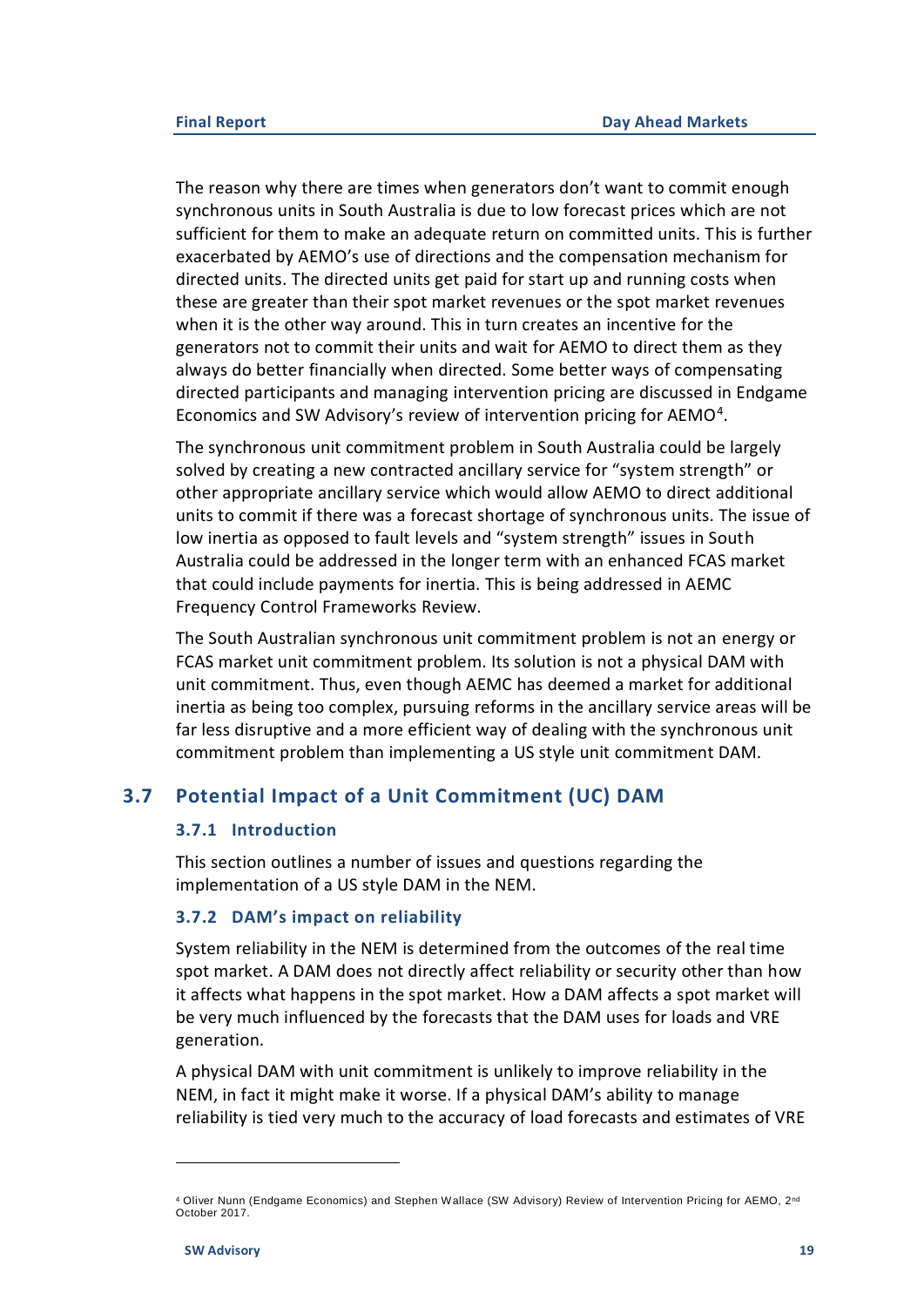generation a day or more ahead then it could easily underestimate the amount of dispatchable generation required for the spot market in the following days. The generators not included in the DAM schedule would probably not have the same incentives to be available at spot time, as is the case in the current NEM arrangements, particularly if the reference price for contracts moves from the spot price to the DAM price. Consequently, reliability in the spot market could go down.

This potential situation would in turn encourage AEMO to:

- under forecast VRE generation;
- over forecast loads or
- require large amounts of generation reserves or FCAS in the DAM schedules to manage these forecast uncertainties.

In the end, market risk management in the NEM will move from a collection of participants with financial exposures making their own risk management decisions to a central body that does not have a financial stake in the market, making risk management decisions for the whole market. Further AEMO's own corporate risk management would consistently favour committing more units than necessary compared to potentially having a very occasional supply shortage. This misalignment of risk incentives could potentially result in higher costs to consumers.

#### **3.7.3 DAM unit commitment optimisation**

The DAM unit commitment optimisation is a mixed integer intertemporal optimisation which is usually solved using a mixed integer linear program (MILP). Integer variables, specifically binary variables, are required to model the unit start and stop decisions required to model unit commitments. The use of an intertemporal optimisation with binary variables results in an optimisation which is much more difficult to solve than the NEM's NEMMDE<sup>5</sup>, which is a straight forward linear program. Further, it will result in DAM prices and dispatches that are not always intuitive and often hard to reconcile. The optimisation itself is not always repeatable since there is not always a unique optimal solution that can be found in an acceptable time.

The problem of actual loads, VRE generation etc. deviating from their DAM forecasts can be partially addressed by stochastic unit commitment optimisation which optimises across scenarios of load and VRE generation forecasts but this adds an additional layer of complexity to an optimisation that is already difficult to solve.

## **3.7.4 What would be the time interval for a DAM?**

Most DAMs have a trading interval of 30 minutes or 60 minutes in length and these markets, typically, will use the same trading intervals as the spot market

<sup>5</sup> If the DAM UC models 48 half hours and has unit commitment decisions for say 100 units then it will have to search through  $2 \wedge (100 \times 48) = 2 \wedge 4,800$  possible combinations or starts and stops which is an extraordinarily large number.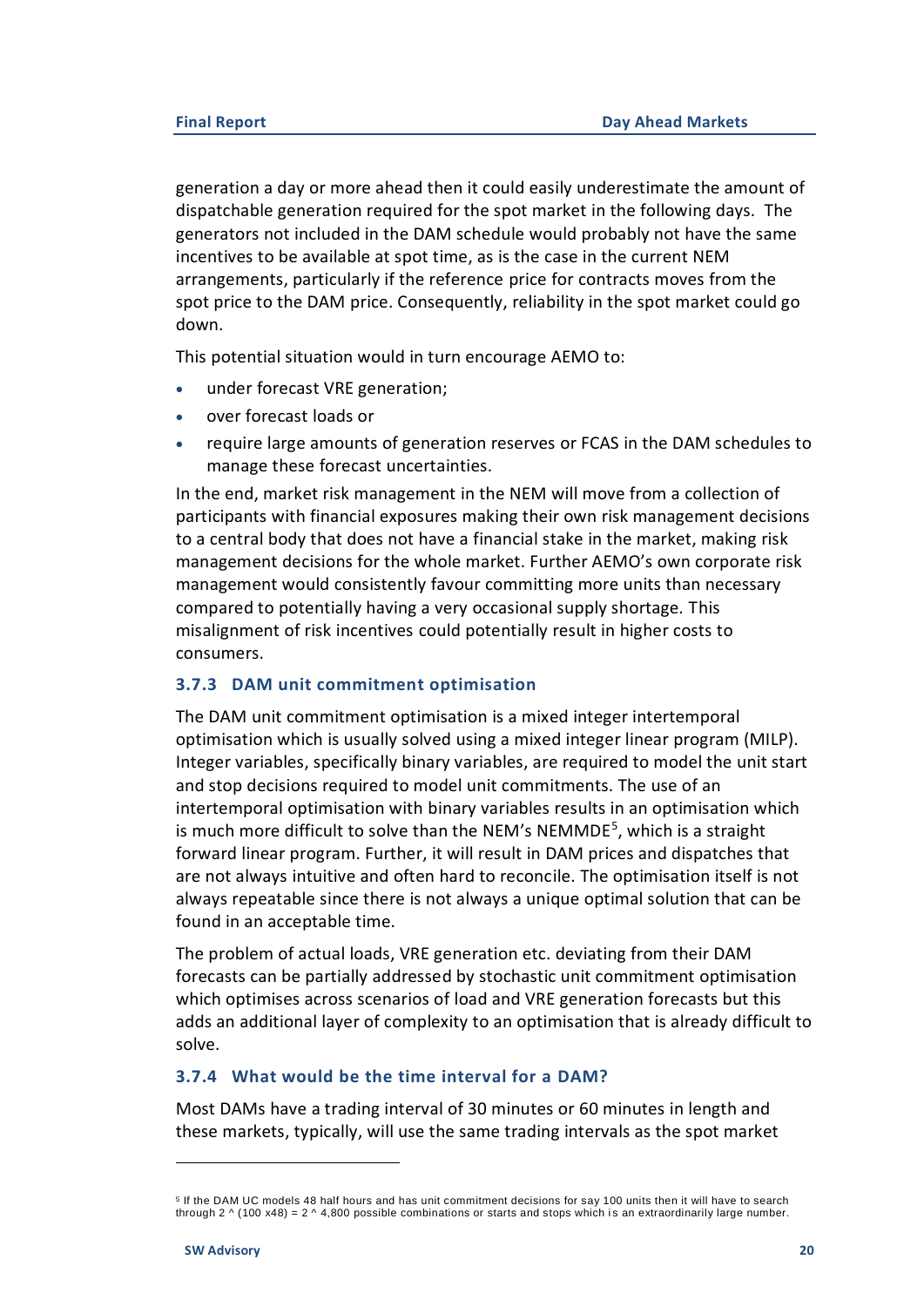settlements, so that for each trading interval in the spot market, the day ahead market would also be cleared. This is particularly the case for US style unit commitment DAMs which require a two part settlement process.

So what would be the trading interval for a US style DAM in the NEM, 5 minutes or 30 minutes? If it was 30 minutes this wouldn't match very well with the movement to 5 minute settlements in the spot market. How would the two part settlements be done? If the DAM was settled every 5 minutes then it would match the NEM's spot market settlement but the DAM optimisation would be much more difficult since there would be 6 times as many binary variables.

#### **3.7.5 How would rebidding be incorporated?**

If a US style DAM was implemented, how would rebidding be incorporated? Would rebidding continue just as it currently does in the NEM with the only difference being that at some time just prior to the DAM being cleared the bids and offers would be locked in for the DAM clearing and after the DAM is cleared the market would continue as before? Or would there be restrictions on changing offers after the DAM has cleared? Would there be the same rolling pre-dispatch information on prices, dispatches and sensitivities?

#### **3.7.6 Effective gate closure one day ahead rather than 1 minute ahead**

If a compulsory US style DAM is implemented in the NEM then the effective gate closure for most generators and most of the market is one day ahead rather than less than 1 minute ahead. This reduction in flexibility will adversely affect many generators whose circumstances can change substantially over a day such as hydro generators with limited storage and uncertain inflows, battery systems, gas generators with gas restrictions etc. The NEM's design of rebidding up to dispatch time and provision of information was set up to allow generators to efficiently manage these issues themselves.

#### **3.7.7 How would energy constrained generators be included?**

If a compulsory US style DAM is implemented in the NEM then how would generating units with energy constraints be managed? Simple energy limit constraints in the optimisation are unlikely to solve this issue as energy constraints can easily change over 24 hours.

#### **3.7.8 Would there be complicated offer structures?**

If a compulsory US style DAM is implemented in the NEM would it include complicated offer structures which include additional parameters like start-up costs, minimum run times, fixed no load costs etc.?

If complicated offer structures are used will this reward inflexibility and encourage gaming? The NEM's design was based on generators managing their own inflexibilities and doing this via simple price and quantity offers and rebidding.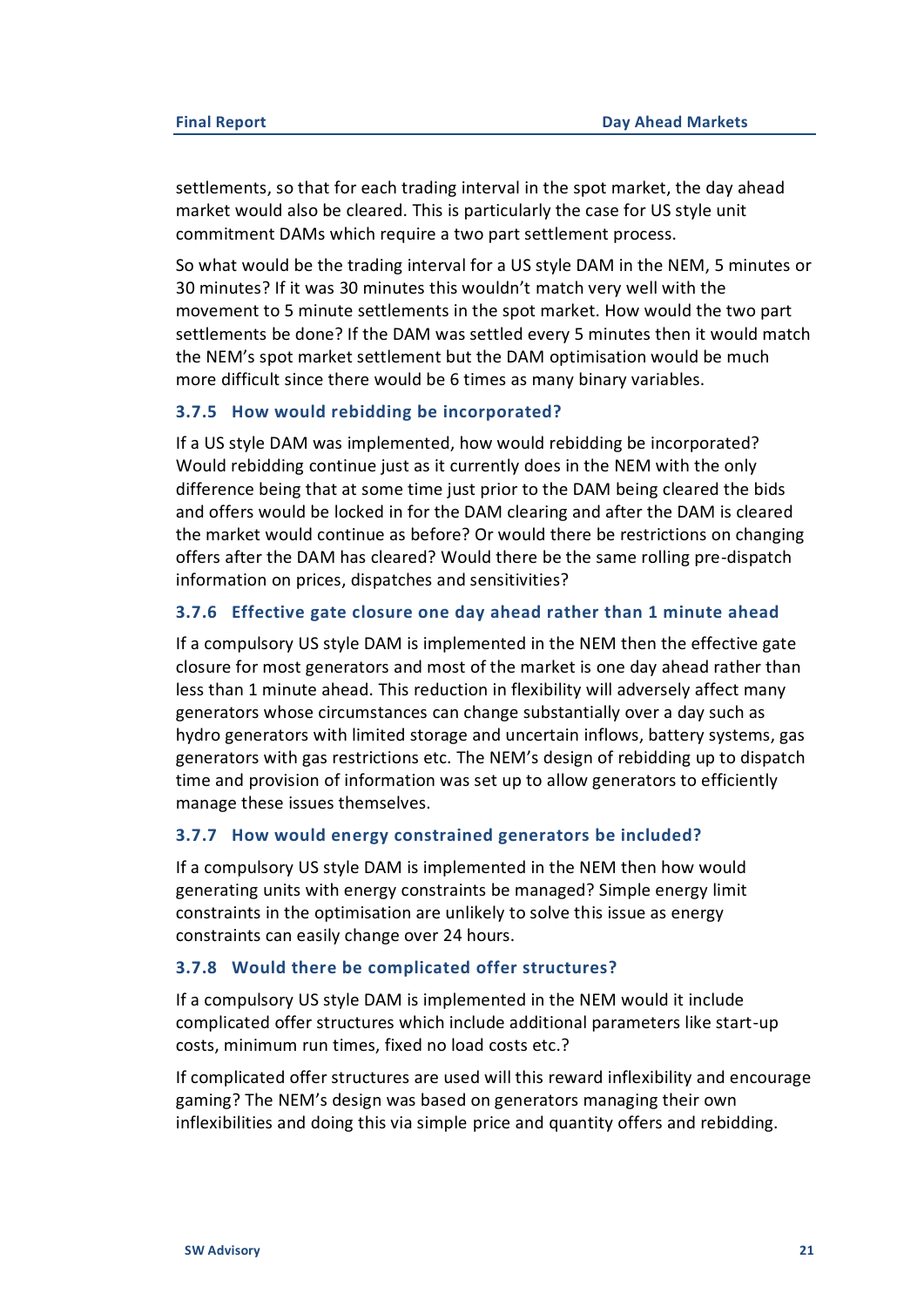#### **3.7.9 Would generators be paid start-up costs?**

Would generators be paid start-up costs and how would these costs be recovered? In markets where start-up costs and other inflexibilities are incorporated into the unit commitment and dispatch process, the marginal energy prices (spot prices) are often not sufficient to recover these costs and thus these costs have to be recovered via some form of uplift payment such an additional charge during peak periods. The uplift cost recovery mechanisms are often quite arbitrary and when added to the spot prices don't signal the marginal costs of consuming power or the marginal value of generating power. This is quite contrary to the NEM's design principles which are captured in the NER clauses 3.9.1 (a) (3) and 3.9.2 (d) below.

3.9.1 Principles applicable to spot price determination

- (a) The principles applying to the determination of prices in the spot market are as follows: ….
	- (3) *dispatch prices* determine *dispatch* such that a *generating unit* or *load* whose *dispatch bid* or *dispatch offer* at a location is below the *spot price* at that location will normally be *dispatched*;
- 3.9.2 Determination of spot prices
	- (d) The dispatch price at a regional reference node represents the marginal value of supply at that location and time, this being determined as the price of meeting an incremental change in load at that location and time in accordance with clause 3.8.1(b).

#### **3.7.10 Reduces incentives for flexible technologies**

As discussed earlier in section [3.2,](#page-11-2) a compulsory DAM is likely to reduce the incentives to invest in flexible generation and loads. A DAM lowers the expected revenues from peaking plant and increases the costs for very flexible loads such as batteries and pumped storages.

#### **3.7.11 Two part settlements and contracts**

One of the most significant impacts of US style DAM is the use of a two part settlement system. Generators are paid the day ahead price for their scheduled generation in the DAM and are paid the real time price for their deviations from their scheduled generation in the real time spot market. Thus, most of their generation revenue goes through the DAM rather than the spot market. Settlements for customers is done along the same lines, they pay for their scheduled load in the DAM at the day ahead price and their real time deviations from their scheduled load at the real time spot price.

This two part settlement system leads to the question of what price should bilateral contracts and futures contracts and options be referenced to? The DAM price or the spot price. If they are referenced to the DAM price then both customers and loads have an unhedged exposure to the spot price. On the other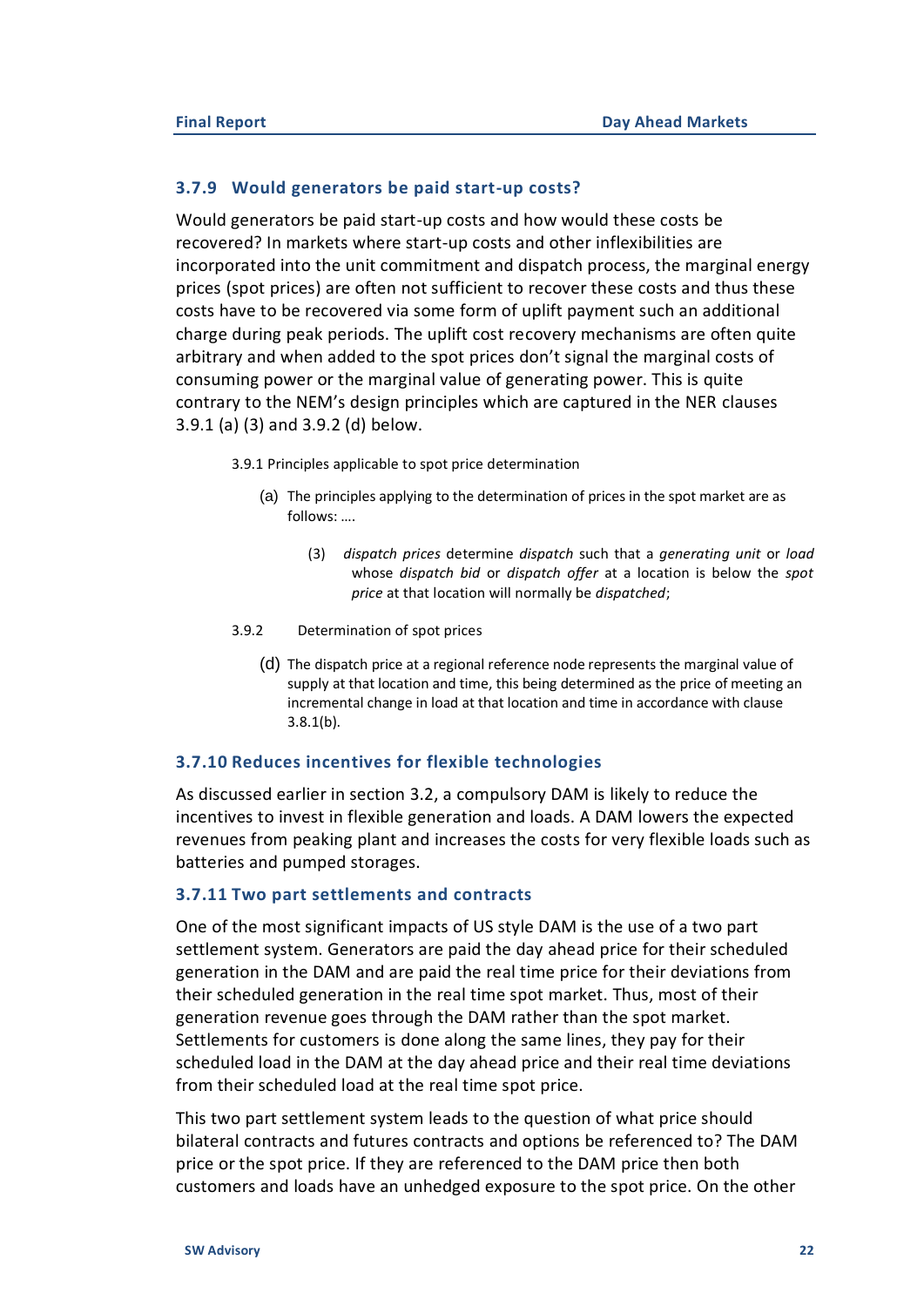hand, if they are referenced to the spot price then customers and generators will be over hedged because their costs and revenues in the spot market are only for their deviation quantities. The most appropriate risk management would be a combination of the two where the contracts are split into two with some portion of the contract quantity referenced to the DAM price and the remainder to the spot price. This still leaves the question of how would existing contracts be transitioned to a DAM.

#### **3.7.12 How would a DAM interact with the Settlements Residue Auctions**

With a compulsory DAM and two part settlements there will be settlements residues associated with the DAM and settlements residues associated with the spot market. How will they be incorporated into inter-regional price risk management tools such as the Settlements Residue Auctions?

#### **3.7.13 Contrary to the NEM's design principles**

The most problematic part of a compulsory DAM with unit commitment is that it is contrary the NEM's basic design principles of decentralised decision making and consistency between dispatch and pricing.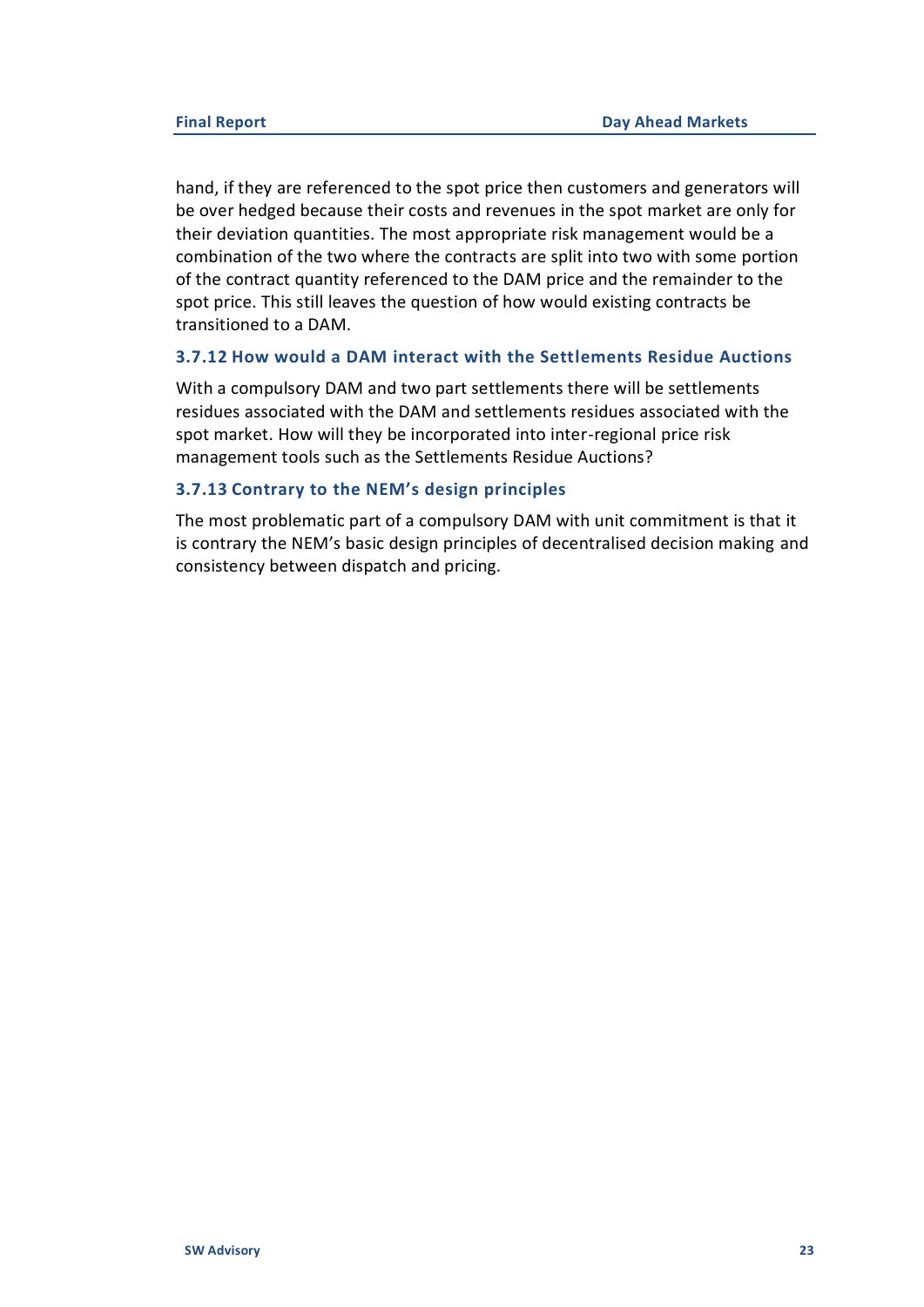## <span id="page-24-0"></span>**4 Suggested Improvements and Conclusions**

## **4.1 Identification of the Problem**

<span id="page-24-1"></span>Before any improvement can be made to the NEM, any problems in the NEM have to be identified and then options to rectify the problems can be considered and the best option can be chosen based on its costs and benefits. The proposal for the NEM to have a DAM seems to be solution for a problem that has not been properly identified and thus may not be the best direction for the NEM to go.

### **4.2 Improved Price Signals and Forecasting**

<span id="page-24-2"></span>Improved forecasting of loads and VRE generation is a no regrets policy and should be pursued whether a DAM is implemented in the NEM or not.

#### **4.2.1 Load forecasting**

We understand that AEMO's neural network load forecast system has been in place for many years and thus may not be optimal for load forecasting given the ongoing changes in the power system. With the increases in penetration of rooftop solar, growing use of batteries and the changing patterns of power usage, a review of AEMO's short term forecasting approach would be appropriate. Further, we think that it would be sensible for AEMO to start forecasting at a connection point level as this would facilitate the development of better models for embedded PV generation, load and embedded batteries and their price responses. Connection point forecasts would also facilitate better use of the transmission system since the safety margins in many constraints could be reduced.

Most EMS vendors provide a range of potential forecasting methods including similar day forecasts, time series forecasts, regression based forecasts and neural network forecasts. In addition to the EMS vendors there are a range of other vendors of load forecasting software. To our understanding, AEMO's current neural network approach has never been openly compared with other potential forecasting methodologies. We recommend an open evaluation of a variety of shorter term forecasting methods including time series, neural network, similar day, Bayesian models, Kalman filters etc. and a comparison of their results for different time periods ahead.

A potentially very useful approach for AEMO to compare potential forecasting methods could be to get Kaggle to run a NEM load forecasting competition [\(https://www.kaggle.com/\)](https://www.kaggle.com/). Kaggle runs data analysis competitions for a wide range of industries and reputable organisations, including the US Government. Competitions have prize money up to the millions of dollars and have had great results for the organisations sponsoring the competitions.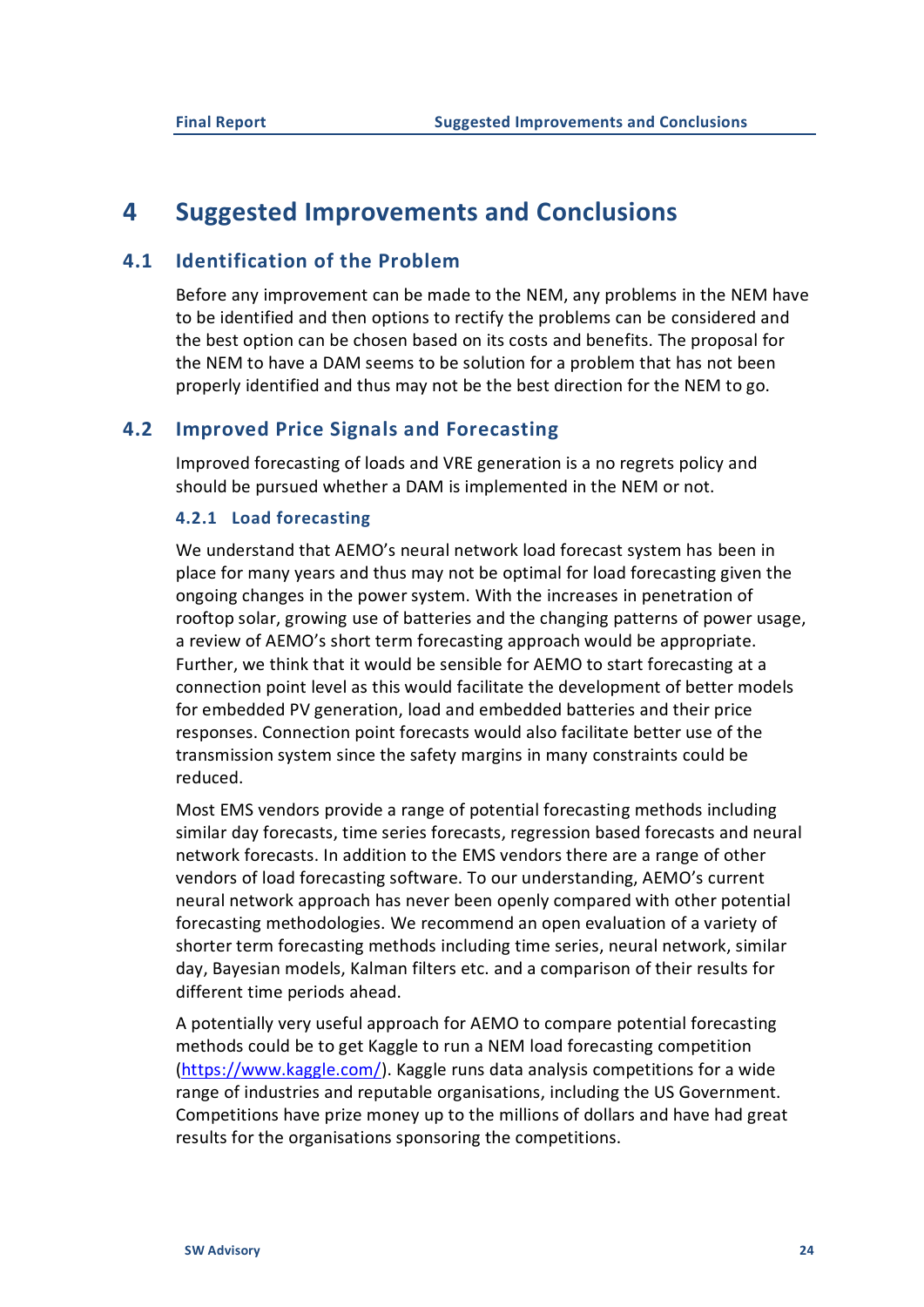#### **4.2.2 Forecasting VRE**

There are a number of recognised problems with AEMO's VRE forecasting. To address some of the problems AEMO has proposed that wind and solar farms can supply their own forecasts and that these forecasts may be used by AEMO rather than the AWEFS/ASEFS forecast. If these VRE generators can produce better forecasts than AEMO then it would seem prudent for AEMO to adopt some of their approaches and forecasting systems.

### **4.3 Pre-dispatch Price Forecasts and Sensitivities**

<span id="page-25-0"></span>Another area of forecasting that could be improved is the pre-dispatch price forecasts and sensitivities. The pre-dispatch price information is vitally important to the NEM as it is the information which is used to co-ordinate the market. There are a number of areas that could be improved to provide a richer and more accurate range of information to market participants, these are:

• Extend pre-dispatch and price sensitivities out to a week ahead. This could be done via getting generators to maintain a set of reasonable offers out to seven days ahead. These offers would not have to be perfect, they would just need to give some sort of indication how generators plan to run their units out to seven days. Clearly there is a lot of uncertainty for generators with respect to their operations seven days out, but some indicative price information could be useful for all participants. If the pre-dispatch and price sensitivities are extended, given the uncertainties generators face seven days out, then the onerous aspects of the Good Faith Rebidding rules should not apply to the extension in length from the current pre-dispatch period to the extended seven day period.

Using a pre-dispatch approach gives a better idea of the state of the power system and potential prices than the PASA approach of just trying to model capacities and reserves. This approach has been adopted in the Philippines wholesale electricity spot market (WESM) whose design was based on the best elements of the Australian and New Zealand electricity markets, adapted to the situation in the Philippines. A pre-dispatch running out to seven days ahead would be a more informative version of the ST PASA.

• Improve the quality of the price forecasts in pre-dispatch by replacing the predispatch versions of feedback constraints with their dispatch versions and using an AC load flow to model the transmission flows used in the feedback constraints. In their review of intervention pricing for AEMO<sup>6</sup>, Endgame Economics and SW Advisory undertook some modelling studies with AEMO comparing the pricing results when pre-dispatch constraints were substituted for feedback constraints and found that there could be substantial differences in prices.

<sup>&</sup>lt;sup>6</sup> Oliver Nunn (Endgame Economics) and Stephen Wallace (SW Advisory) Review of Intervention Pricing for AEMO, 2<sup>nd</sup> October 2017.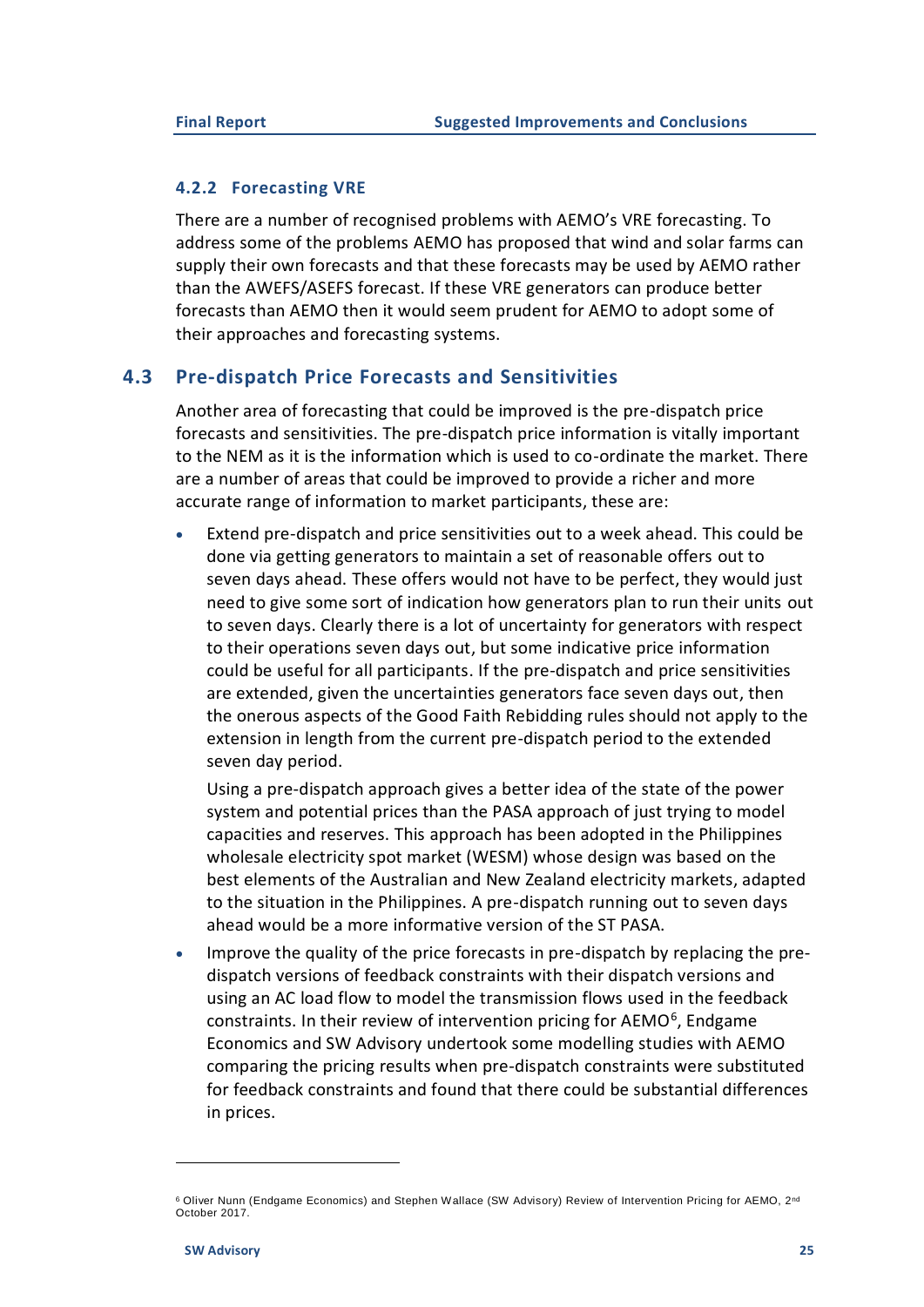• Lastly, the NEM price sensitivities could have some additional sensitivities added that reflect the uncertainties and variability of VRE generation, particularly rapid changes in output due to changes in weather. The aim of this would be to give some idea of the real option value of committing units and keeping them online in regions with large penetrations of VRE generation.

### <span id="page-26-0"></span>**4.4 Defined System Strength Ancillary Service**

Some of the unit commitment and intervention pricing issues in South Australia could be resolved with defining a new "system strength" ancillary service. This could be complemented with improved FCAS arrangements for regions which at times have low inertias. Between these two approaches, they could largely resolve the SA unit commitment issues.

### **4.5 Improved FCAS Arrangements**

<span id="page-26-1"></span>With the changes in NEM's power system, particularly in regions with high VRE generation, there is a need to change the FCAS market arrangements to encourage greater governor like responses and to provide contingency FCAS suitable for regions with low inertia. In the case of regions with low inertia it would be useful to have market arrangements that pay for very fast contingency responses and inertia services. How this can be done is outlined in the SW Advisory and DIgSILENT Pacific report on market based FCAS solutions that was done for a group of generators (the Generator Group<sup>7</sup>) and submitted to AEMC's Frequency Control Frameworks Review<sup>8</sup>.

#### **4.6 Fix up Intervention Pricing**

<span id="page-26-2"></span>At the moment, there are some perverse incentives in the compensation scheme for directions and intervention pricing that can encourage generators to keep units out of the market and wait for AEMO to direct them on.

What is required is changes to the compensation regime that is used when AEMO directs a generator and fixing up the pricing when AEMO intervenes. Ideally the compensation scheme should result in a generator that is directed to operate being no worse or better off than if it had remained out of the market and if AEMO intervened due to a shortage of energy or FCAS then the intervention prices for energy and FCAS should reflect the shortages. Some better ways of compensating directed participants and managing intervention pricing are discussed in Endgame Economics and SW Advisory's review of intervention pricing for AEMO<sup>9</sup>.

<sup>7</sup> The Generator Group includes Snowy Hydro, Stanwell Corporation, Engie, Origin Energy, AGL, Alinta Energy, Delta Electricity, and Intergen.

<sup>8</sup> Stephen Wallace (SW Advisory) and Tim George (DIgSILENT Pacific) Frequency Control Frameworks Review: Marketbased Solutions, Final Report, 27<sup>th</sup> February 2018, [https://www.aemc.gov.au/sites/default/files/2018-](https://www.aemc.gov.au/sites/default/files/2018-03/Generator%20Group_0.pdf) [03/Generator%20Group\\_0.pdf](https://www.aemc.gov.au/sites/default/files/2018-03/Generator%20Group_0.pdf)

<sup>9</sup> Oliver Nunn (Endgame Economics) and Stephen Wallace (SW Advisory) Review of Intervention Pricing for AEMO, 2<sup>nd</sup> October 2017.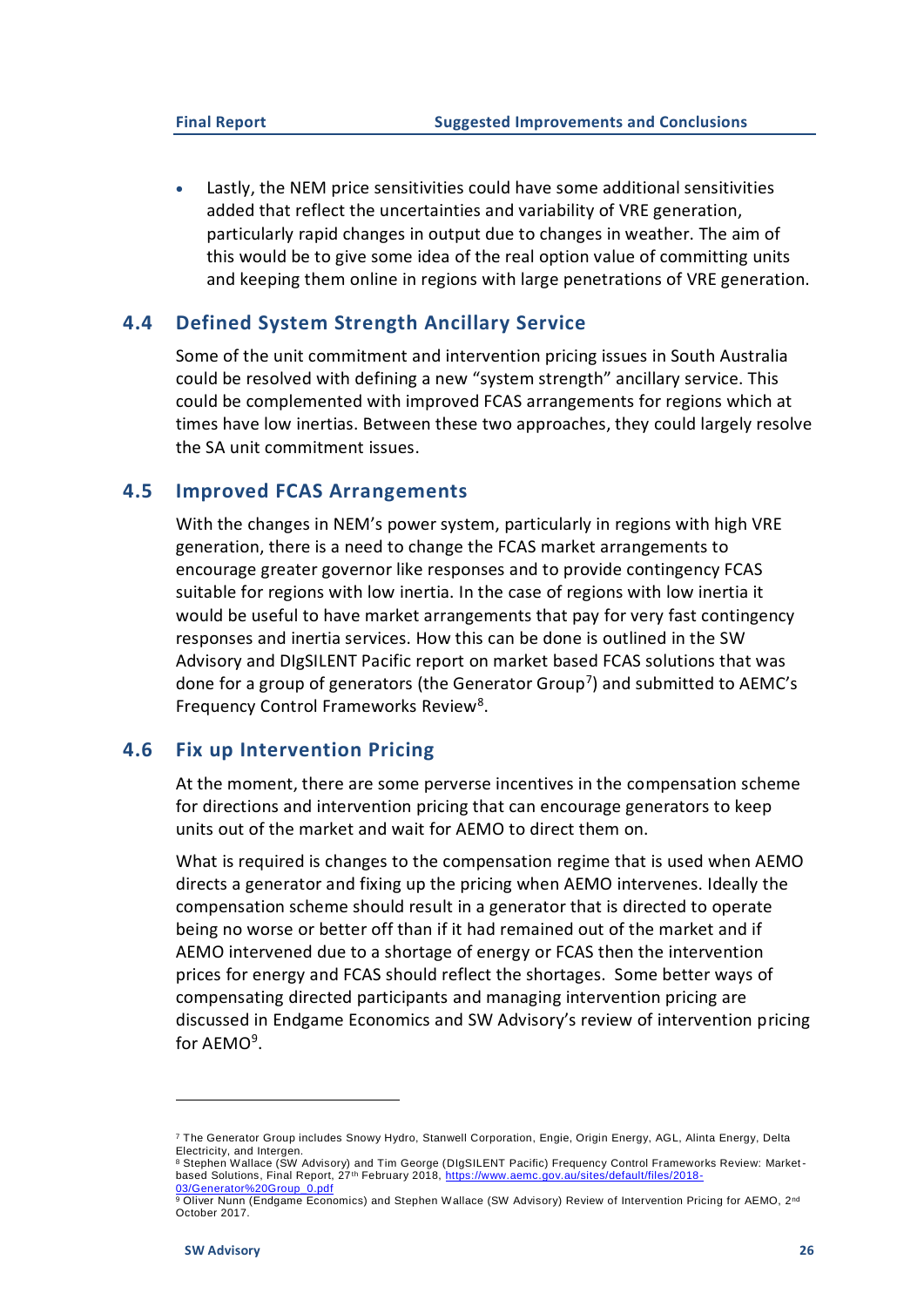## **4.7 Conclusions**

<span id="page-27-0"></span>There are a number of problematic issues associated with a compulsory US style DAM. Such a market is fundamentally incompatible with the NEM's design and philosophy of decentralised decision making. Nearly all of the identified problems in the NEM can be addressed more effectively by means other than a compulsory DAM.